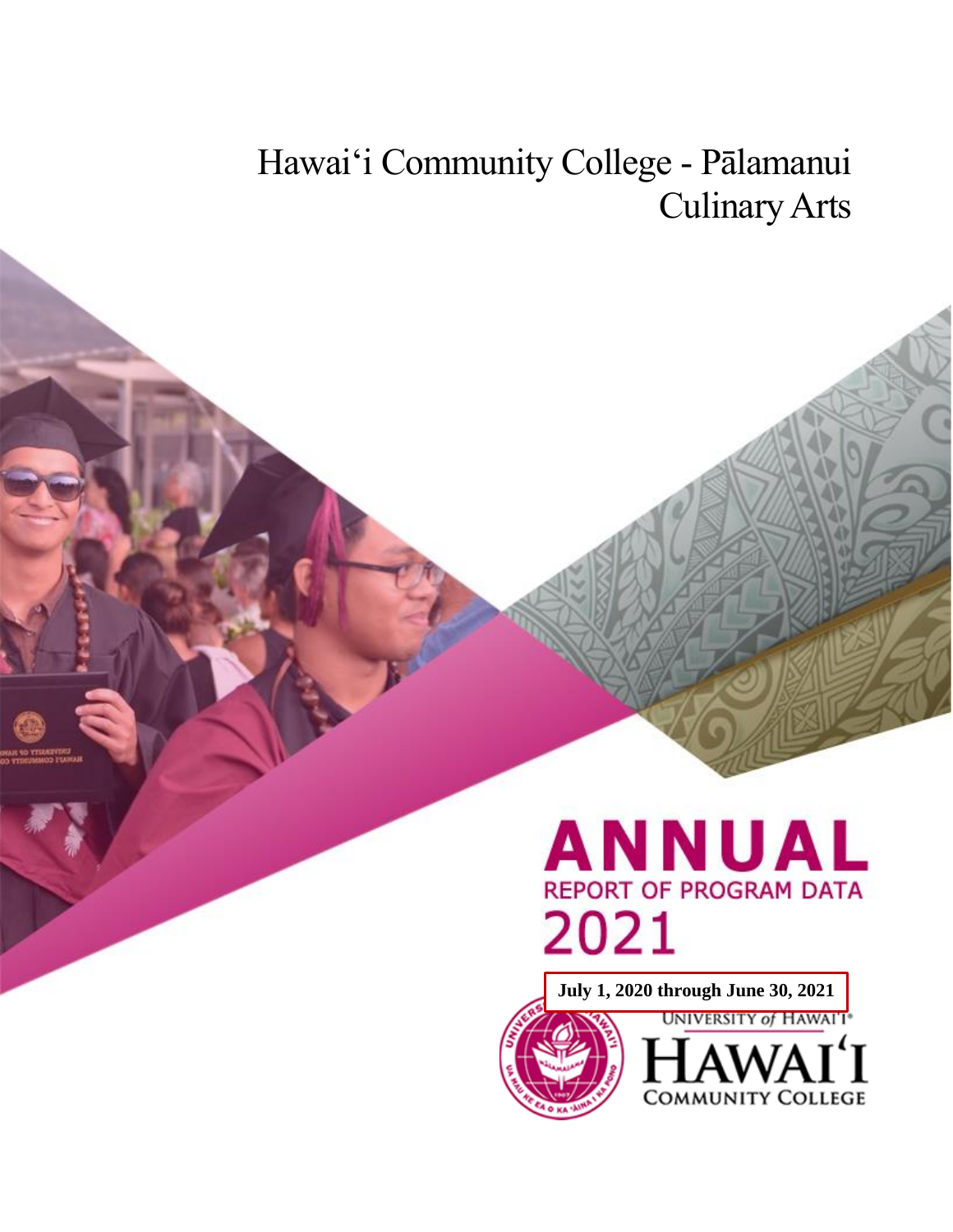# Submit this Review document in WORD via the **Hawaiʻi CC - [Program & Unit Review Submission portal](https://hawaii.kualibuild.com/app/builder/#/app/60ef56c477b0f470999bb6e5/run)**

# **[https://Hawaiʻi.kualibuild.com/app/builder/#/app/60ef56c477b0f470999bb6e5/ru](https://hawaii.kualibuild.com/app/builder/#/app/60ef56c477b0f470999bb6e5/run)**

**[n](https://hawaii.kualibuild.com/app/builder/#/app/60ef56c477b0f470999bb6e5/run)**

attachments and supporting documentation may be uploaded in WORD, PDF, or EXCEL

# **1. Program or Unit Description**

### *Program or Unit Mission or Purpose Statement What is the target student or service population?*

This program is designed to provide for entry-level employment in hotels, full service restaurants, fast food restaurants, institutions (schools, hospitals, corrections, etc.) and private clubs. Accredited by the American Culinary Federation since July 2005.

High school graduates interested in culinary arts and hospitality careers are our primary "target" students. The two main high schools in our area are Konawaena and Kealakehe. A few students enter our program from Waimea, Kohala, Kaʻu, and West Hawaiʻi Explorations Academy. We also receive a few adult students that are changing or starting new culinary career paths.

# **2. Analysis of the Program/Unit**

# [UHCC Annual Report of Program Data \(VARPD\)](https://uhcc.hawaii.edu/varpd/)

*Discuss the program's or unit's strengths and areas to improve in terms of Demand, Efficiency, and Effectiveness based on an analysis of the program's ARPD Quantitative Indicators or comparable unitdeveloped measures or program-developed metrics. Include a discussion of relevant historical-trend data on key measures (i.e., last three years).* 

We were able to return to teaching face-to-face culinary classes from August 2020 through June 30, 2021. The hospitality industry is bouncing back from the COVID pandemic, and DOE classes have resumed face-to-face teaching.

It has been very difficult to recruit as the high schools are closed to visitors. We have been sharing cooking videos and communicating with the teachers and counselors at the high schools. This is one strategy we are using to help high school students peruse their culinary careers and dreams.

In 2020, the COVID pandemic closed most of the hospitality industry in Hawai'i. This decimated the hospitality and tourism industry in the state and drove the unemployment rate to 13.9% in June [\(https://labor.Hawaiʻi.gov/blog/news/Hawaiʻis-unemployment-rate-at-13-9-in-june/\)](https://labor.hawaii.gov/blog/news/hawaiis-unemployment-rate-at-13-9-in-june/). The state and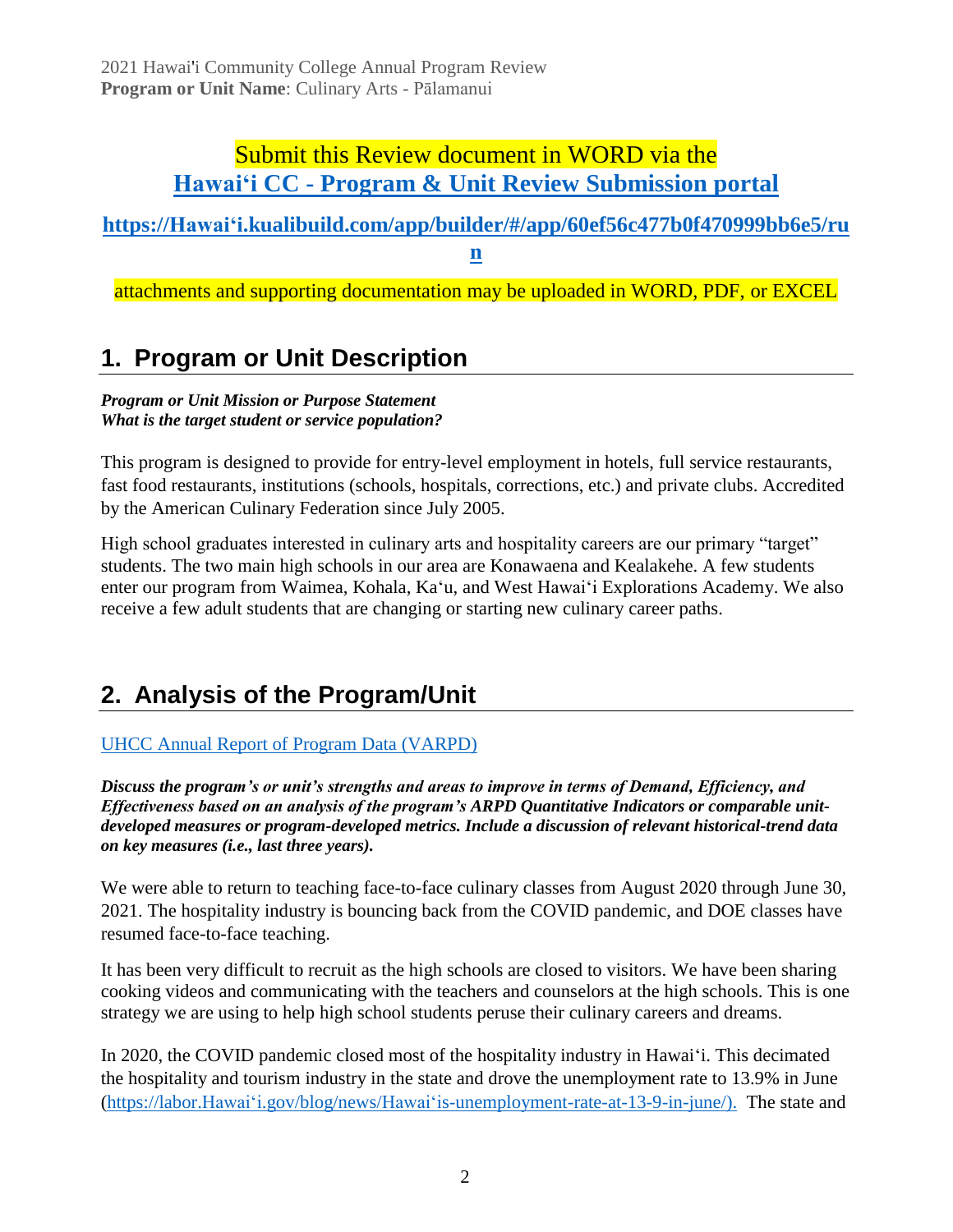airline industry reopened on October 15, 2020 with testing requirements for visitors and returning kamaʻāina. Hotels and restaurants are slowly reopening with the return of visitors.

In April 2019, we had a site inspection visit from the accreditation arm of the American Culinary Federation (ACF). The ACF is the largest professional chefs' organization in North America and is made up of more than 14,000 members belonging to more than 170 chapters in four regions across the U.S. The ACF is the leader in offering educational resources, training, [apprenticeship,](https://www.acfchefs.org/ACF/Education/Apprenticeship/ACF/Education/Apprenticeship/) [competitions,](https://www.acfchefs.org/ACF/Events/Competitions/ACF/Events/Competitions/) and programmatic [accreditation](https://www.acfchefs.org/ACF/Education/Accreditation/ACF/Education/Accreditation/) designed to enhance professional growth for all current and future chefs and pastry chefs. In addition, ACF operates the most comprehensive [culinary certification program](https://www.acfchefs.org/ACF/Certify/ACF/Certify/) in the world. ACF is home to [ACF Culinary Team USA,](https://www.acfchefs.org/ACF/Partnerships/Team_USA/ACF/Partnerships/Team/) the official representative for the United States in major international competitions. <https://www.acfchefs.org/ACF/About/Overview/ACF/About/Overview/>

The results and findings from the ACFEF site visit are below.

# **Site Visit:** April 2019

**Program Reviewed:** Associate Degree in Food Service

**Site Visit Findings:** The evaluation team did not identify any noncompliance, and the program received a five-year accreditation status from the ACFEF.

# **Program Strengths**

- 1. The program has excellent facilities. The equipment is state-of-the-art, and the equipment is well maintained.
- 2. The caliber of the program is outstanding, along with the production and presentation.
- 3. The instructors have strong industry background and are very knowledgeable. Their hard work and dedication to the program and the students is evident. They have earned the respect of the students.
- 4. The units of instruction clearly follow written outlines and syllabi, which clearly state course description, measurable objectives, student activities, learning resources, and grading criteria.
- 5. Local ACF is extremely supportive with time, scholarships, and support for competition. They fund ACF membership for Culinary Arts students. The school has developed a strong community system for support and they are also supportive in donating products.
- 6. Students are enthusiastic, respect instructors, and have a genuine sense of professional pride.
- 7. Students are offered many opportunities to participate in events in the community.

# **Program Suggestions**

- 1. Suggest the equipment safety equipment list be refined to include individual area for student's and instructor's signature as well as date for each piece of equipment.
- 2. Suggest the program develop curriculum for the non-traditional student allowing new students to go to school while working. This could be individual classes or a program.
- 3. Implement an externship program for students to get more hands-on industry experience.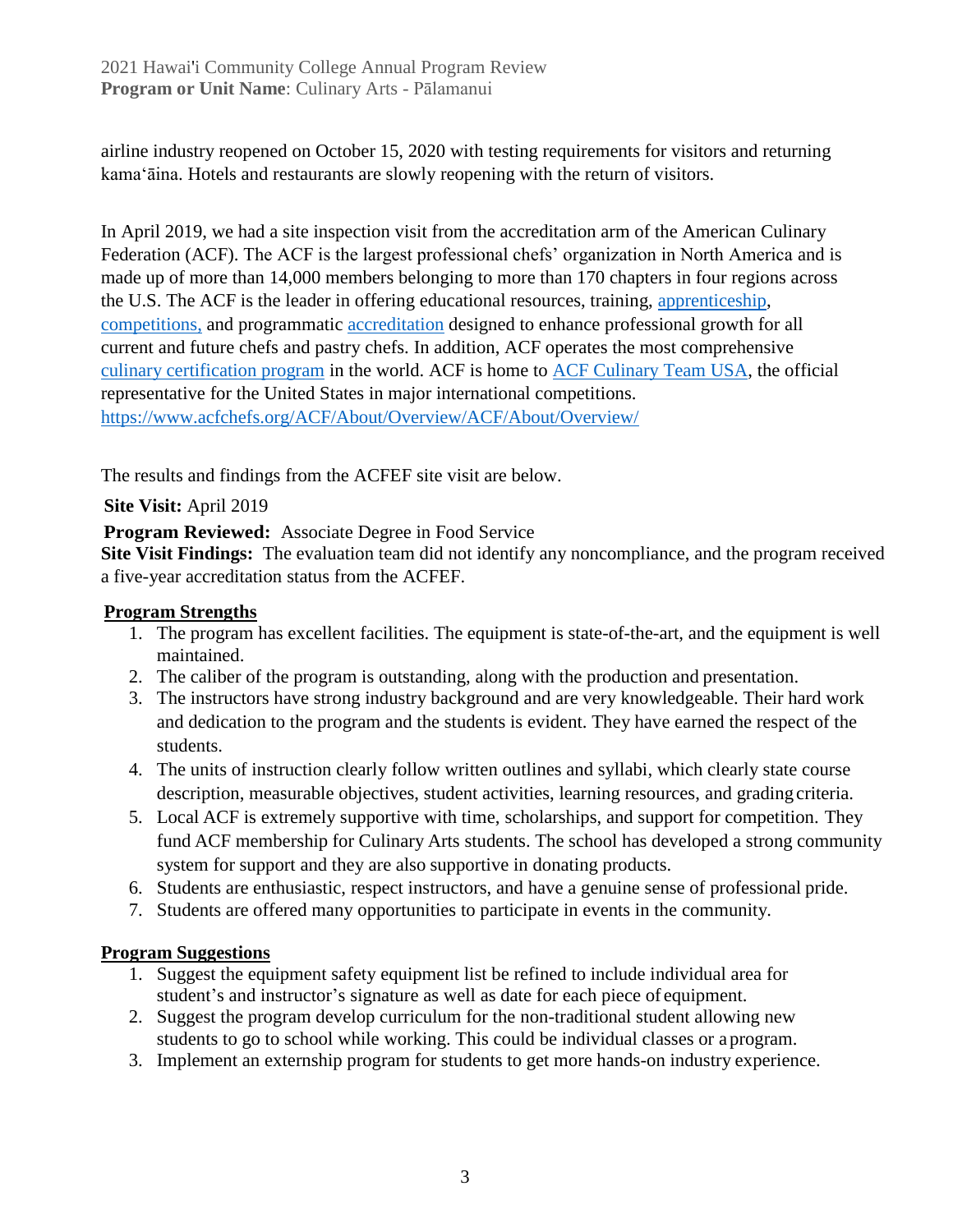4. Suggest the uniform policy be tightened up to include information regarding hair restraints and no nail polish to correlate to ACFEF standard. Students are already following the guidelines, just need to incorporate into policy.

# **ARPD Quantitative Indicators**

*Provide an explanation of any significant changes to the program's Quantitative Indicators or unit's key performance measures in the year of this Review.*

*Instructional programs must include a discussion of ARPD health indicators with benchmarks to provide a quick view on the overall condition of the program. CTE programs must include an analysis of Perkins Core indicators for which the program did not meet the performance level in the year of this Review.*

*The Program notes that the UHCC ARPD table of Quantitative Indicators referenced throughout this Review combines data for the East Hawai'i and West Hawai'i Culinary Arts Programs.*

The table below outlines the Demand, Efficiency and Effectiveness Health calls for the last three years.

|                                                              | 2019           | 2020                                  | 2021           |
|--------------------------------------------------------------|----------------|---------------------------------------|----------------|
| <b>DEMAND</b>                                                | <b>HEALTHY</b> | <b>HEALTHY</b>                        | <b>HEALTHY</b> |
| <b>EFFICIENCY</b>                                            |                | CAUTIONARY   CAUTIONARY   PROGRESSING |                |
| <b>EFFECTIVENESS</b>   CAUTIONARY   CAUTIONARY   PROGRESSING |                |                                       |                |

# **Efficiency Indicators:**

The health of our fill rate is assessed as progressing, and this assessment is accurate based on enrollment. Over the last three years our fill rate has fluctuated (53.8% 2018-19, 62.8% 2019-20, 51% 2020-21). Because of the COVID pandemic, we have not been permitted to perform demonstrations at the high schools. Events and hosting career days on campus have also been cancelled. These demonstrations and events are our main tools for recruitment, and this has resulted in a substantial decrease in our enrollment. An FTE BOR appointed faculty position was swept. As the economy bounces back we will be actively recruiting students for fall.

# **Effectiveness Indicators:**

Our persistence from fall to spring is very high (83% 2018-19, 72% 2019-20, 84% 2020-21). The persistence from fall to fall is low (54% 2018-19, 43% 2019-20, 48% 2020-21). Many students come into the culinary program unprepared for the rigor of the profession. Currently there is an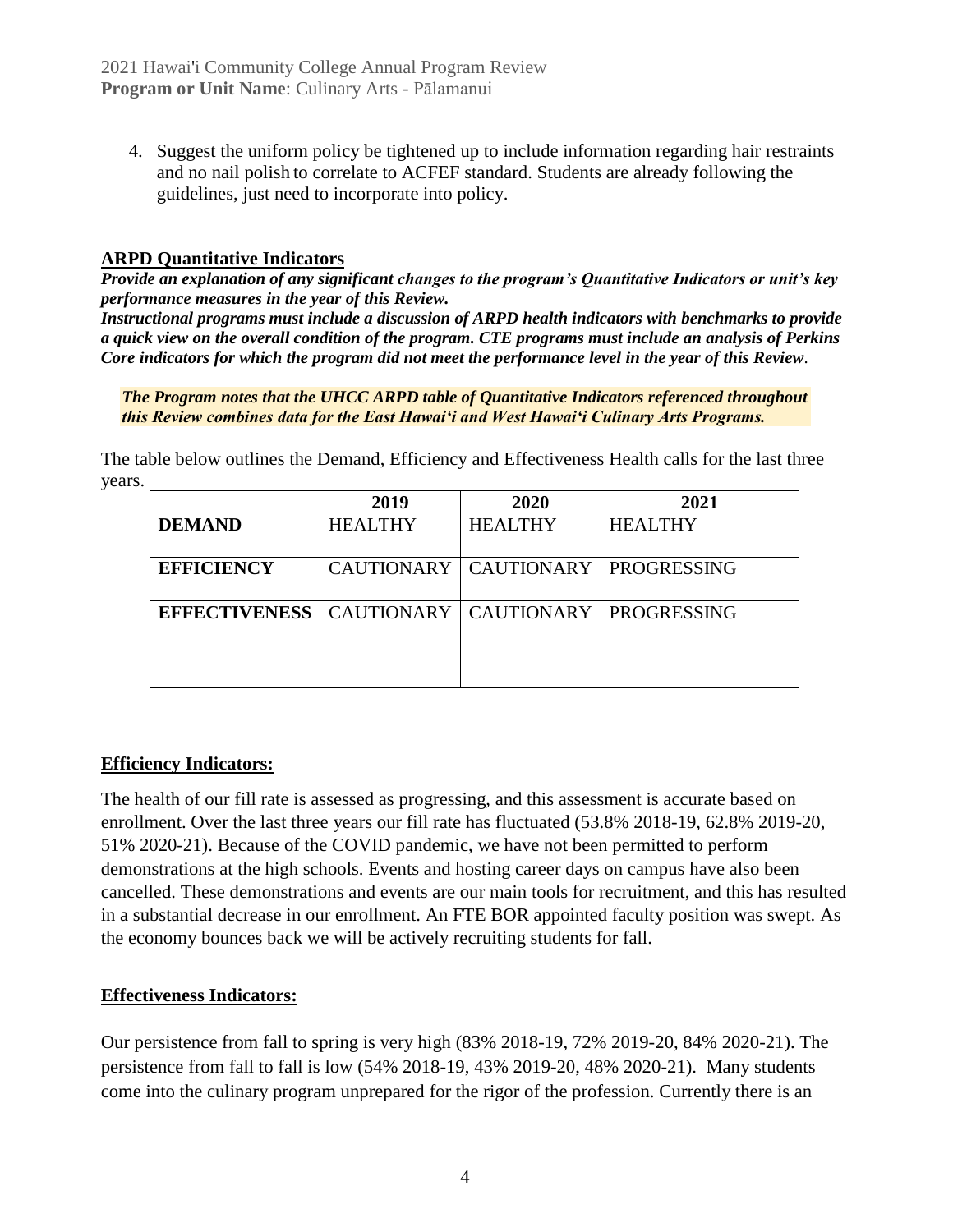open-door policy for any student entering our program. It may be a good practice to have some prerequisites in place prior to enrollment as this may increase the persistence percentage. Once the student starts the third semester, the persistence rate is approximately 100%.

We met both the 1P1 and 2P1 Perkins Indicators.

#### *Discuss significant program or unit actions and activities over the year of this Review. Include new certificate(s), stop outs, gain/loss of position(s), organizational changes, changes in unit operations or responsibilities, etc. Include a discussion of external factors affecting the program or unit.*

During this program year we had an FTE BOR appointed Pālamanui culinary faculty position swept, and our APT position was temporarily eliminated. We have used our strong lecturer pool to collaborate and move forward with program pandemic-related issues. The lecturers have all completed their program assessments with excellence.

We have worked with the division chair and the Hilo culinary program to consolidate the teaching of our lecture classes for East and West Hawai'i. CULN 115, Menu Merchandising and CULN 185, Culinary Nutrition, are now taught online to both East and West Hawai'i students by an East Hawai'i faculty. An East Hawai'i tenured culinary faculty resigned, so a faculty member from West Hawai'i is teaching the lecture portion of CULN 133, Bistro Cookery.

Modifications were made to our café as guests are still not permitted on campus. Our pay-inadvance café pick up service is difficult to operate without a payment app. The guest now needs to fill out a form and submit credit card payment using the file drop system. The software is not compatible with some computers, and guests frequently have difficulty. With the elimination of the APT position, there is no one hired to perform the sales, accounting, ordering, facility maintenance, and laboratory assistant duties.

*Instructional programs must provide the URL for the program's ARPD data tables and attachment(s) for relevant program-developed metrics discussed in this Review; non-instructional units must provide URLs for unit-specific data and attachment(s) for relevant unit-developed metrics discussed in this Review.* 

https://uhcc.Hawaiʻi[.edu/varpd/index.php?y=2021&c=HAW&t=CTE&p=2316](https://uhcc.hawaii.edu/varpd/index.php?y=2021&c=HAW&t=CTE&p=2316)

# **3. Program Learning Outcomes or Unit/Service Outcomes**

*a) List all Program Learning Outcomes (PLOs) or Unit/Service Outcomes (UOs) and their alignment to the College's Institutional Learning Outcomes (ILOs).*

**CULN PLO1**: Apply appropriate ethics for purchasing and receiving in the culinary industry. ILO1: Communicate effectively in a variety of situations.

ILO2: Utilize critical thinking to solve problems and make informed decisions.

ILO3: Apply knowledge and skills to make contributions to community that are respectful of the indigenous people and culture of Hawai'i island, as well as other cultures of the world.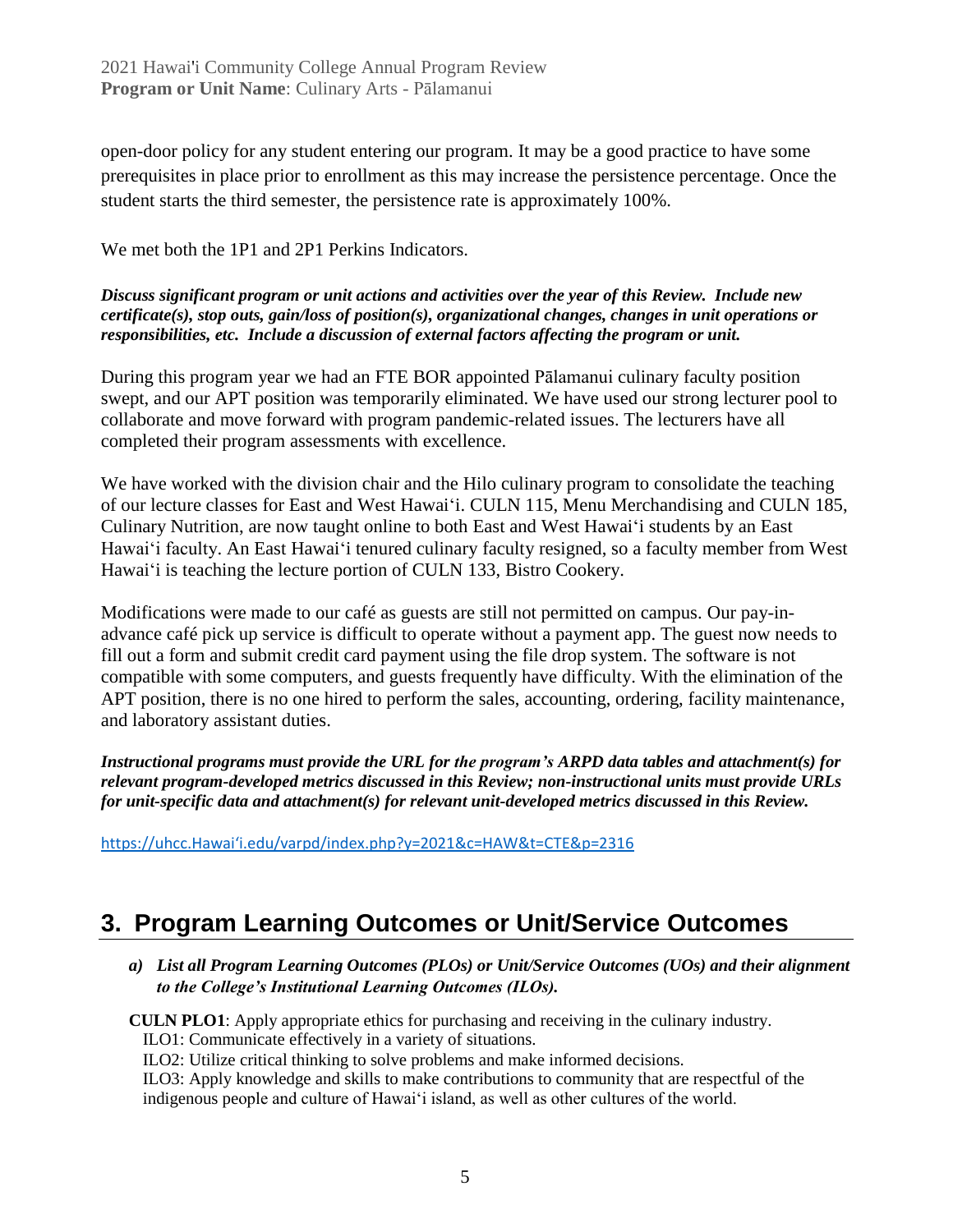ILO5: Produce and perpetuate safe, healthy learning and professional environments that are respectful of social and individual diversity.

ILO6: Contribute to sustainable environmental practices for personal and community well-being.

**CULN PLO2**: Demonstrate proper work attitudes and work habits.

ILO1: Communicate effectively in a variety of situations.

ILO2: Utilize critical thinking to solve problems and make informed decisions.

ILO3: Apply knowledge and skills to make contributions to community that are respectful of the indigenous people and culture of Hawai'i island, as well as other cultures of the world.

ILO5: Produce and perpetuate safe, healthy learning and professional environments that are respectful of social and individual diversity.

ILO6: Contribute to sustainable environmental practices for personal and community well-being.

**CULN PLO3**: Demonstrate general knowledge of culinary departmental functions and their relationship. ILO1: Communicate effectively in a variety of situations.

ILO2: Utilize critical thinking to solve problems and make informed decisions.

ILO3: Apply knowledge and skills to make contributions to community that are respectful of the indigenous people and culture of Hawai'i island, as well as other cultures of the world.

**CULN PLO4**: Demonstrate an understanding of the culinary industry business operations.

ILO1: Communicate effectively in a variety of situations.

ILO2: Utilize critical thinking to solve problems and make informed decisions.

ILO3: Apply knowledge and skills to make contributions to community that are respectful of the indigenous people and culture of Hawai'i island, as well as other cultures of the world.

ILO6: Contribute to sustainable environmental practices for personal and community well-being.

**CULN PLO5**: Demonstrate entry-level proficiency in technical skills required in the culinary industry according to the American Culinary Federation.

ILO2: Utilize critical thinking to solve problems and make informed decisions.

ILO3: Apply knowledge and skills to make contributions to community that are respectful of the indigenous people and culture of Hawai'i island, as well as other cultures of the world.

ILO5: Produce and perpetuate safe, healthy learning and professional environments that are respectful of social and individual diversity.

**CULN PLO6**: Choose an appropriate career path based on industry knowledge or requirements.

ILO2: Utilize critical thinking to solve problems and make informed decisions.

ILO4: Utilize quality comprehensive services and resources in the on-going pursuit of educational and career excellence.

**CULN PLO7**: Apply appropriate etiquette, appearance, and hygiene as required by industry standards. ILO1: Communicate effectively in a variety of situations.

ILO2: Utilize critical thinking to solve problems and make informed decisions.

ILO3: Apply knowledge and skills to make contributions to community that are respectful of the indigenous people and culture of Hawai'i island, as well as other cultures of the world.

ILO5: Produce and perpetuate safe, healthy learning and professional environments that are respectful of social and individual diversity.

**CULN PLO8**: Demonstrate skills necessary for acquiring a job in the culinary field.

ILO1: Communicate effectively in a variety of situations.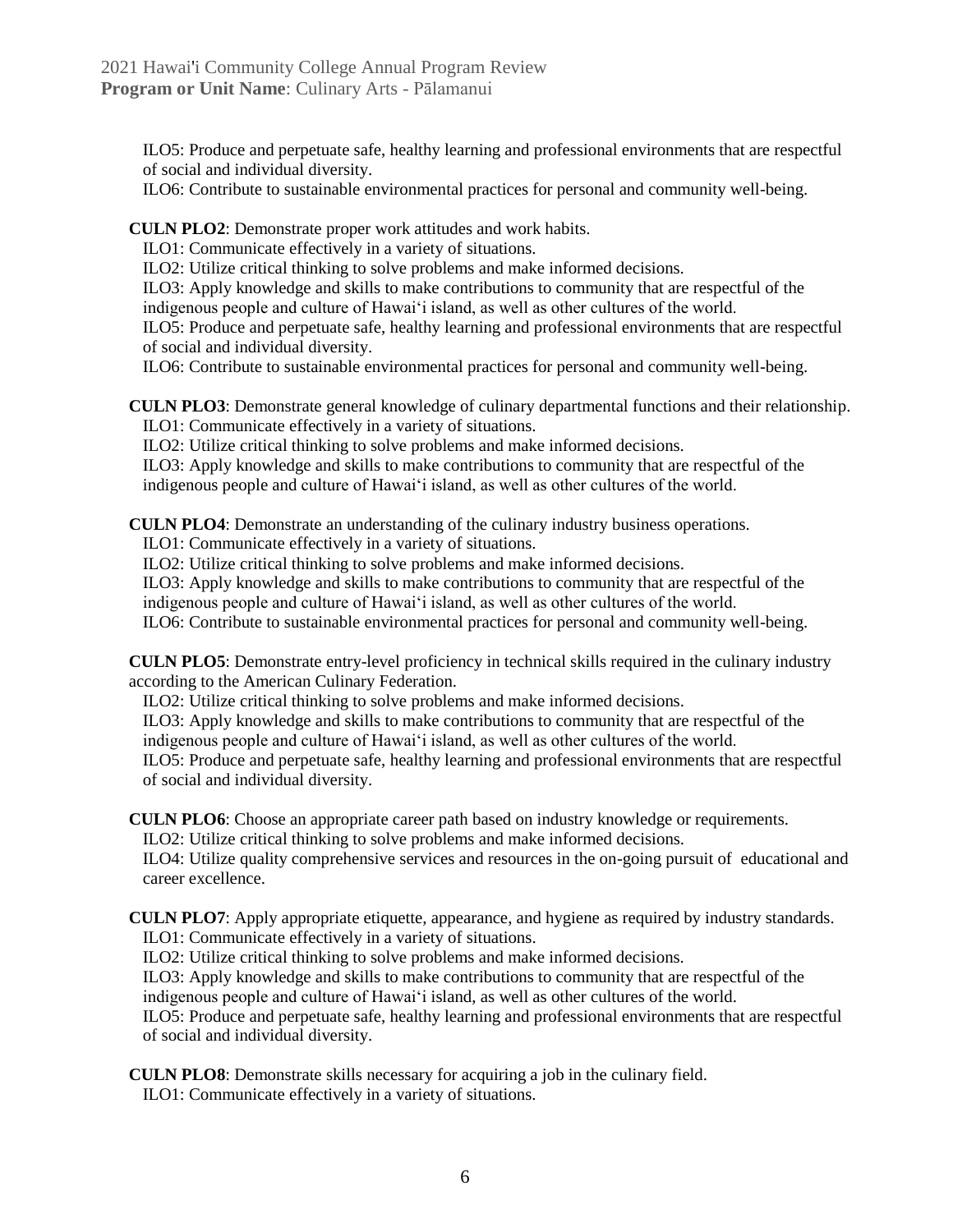ILO2: Utilize critical thinking to solve problems and make informed decisions. ILO3: Apply knowledge and skills to make contributions to community that are respectful of the indigenous people and culture of Hawai'i island, as well as other cultures of the world. ILO4: Utilize quality comprehensive services and resources in the on-going pursuit of educational and career excellence.

**CULN PLO9**: Integrate their knowledge of Hawai'i's culture and food into cuisine.

ILO1: Communicate effectively in a variety of situations.

ILO2: Utilize critical thinking to solve problems and make informed decisions.

ILO3: Apply knowledge and skills to make contributions to community that are respectful of the indigenous people and culture of Hawai'i island, as well as other cultures of the world.

ILO6: Contribute to sustainable environmental practices for personal and community well-being.

**CULN PLO10**: Apply nutritional concerns to the creation of menus.

ILO1: Communicate effectively in a variety of situations.

ILO2: Utilize critical thinking to solve problems and make informed decisions.

ILO3: Apply knowledge and skills to make contributions to community that are respectful of the indigenous people and culture of Hawai'i island, as well as other cultures of the world. ILO5: Produce and perpetuate safe, healthy learning and professional environments that are respectful

of social and individual diversity.

*b) List the PLOs or UOs that have been assessed in the year of this Review. Instructional programs must list the courses that have been assessed in the year of this Review and identify the alignment(s) of Course Learning Outcomes (CLOs) to the PLOs. If no assessment was conducted in the year of this Review, provide an explanation and schedule of upcoming planned assessments.*

| AY20-21     | <b>Course(s)</b> Assessed          | <b>Aligned to PLO</b> |
|-------------|------------------------------------|-----------------------|
|             |                                    |                       |
| Fall 2020   | <b>CULN 133- INITIAL</b>           | 2, 5, 7, 8, 9         |
|             | <b>CULN 170- INITIAL</b>           |                       |
|             |                                    |                       |
| Spring 2021 | <b>CULN 131- INITIAL</b>           | 8                     |
|             | <b>CULN 140- INITIAL</b>           | 8                     |
|             | CULN 150-CTL                       | 8                     |
|             | <b>CULN 220- INITIAL</b>           | 2, 5, 7, 8, 9         |
|             | <b>CULN 240- INITIAL</b>           | 2, 3, 5, 7, 8         |
|             | CULN 115- INITIAL (reported by EH) | 9                     |
|             | CULN 185- INITIAL (reported by EH) | 5, 8, 10              |

All the course assessments scheduled during this Review period have been completed.

Industry chefs from the Kona community assessed both the CULN 240, Garde Manger, and the capstone CULN 220, Advanced Cookery, courses.

The following chefs assessed the Kona Classic CULN 240 practical competition:

• Chef David Chiddo, renowned Tokyo restaurant operator and food and beverage consultant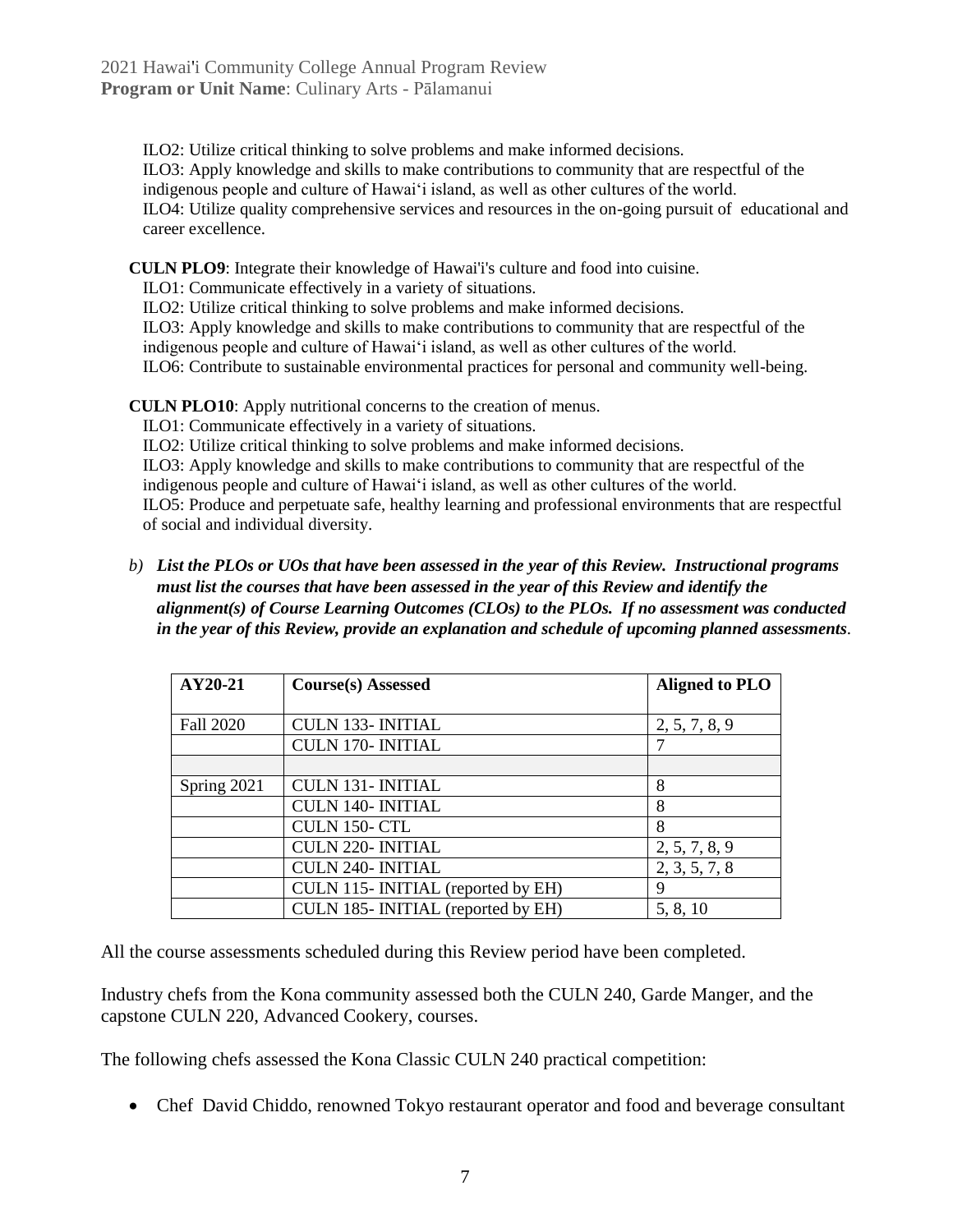- Chef Olelo Pa'a Ogawa, President Glow Hawai'i
- Chef Traci Figuero, Chef Instructor Kohala High School

The CULN 220 practical timed exam was assessed by Executive Chef David Viviano of the Fairmont Mauna Lani, former Mauna Kea Executive Chef Daniel Thiebaut (now a private chef), and Chef Marc Heim who has worked at fine resorts worldwide. The students received an aggregate average score of 88% on this 1-hour timed practicum.

*c) Assessment Results: provide a detailed discussion of assessment results at the program (PLO) and course (CLO), or unit (UO), levels in the year of this Review. Provide an analysis of how these results reflect the strengths and challenges of the program or unit in meetings its Outcomes.*

**CULINARY PĀLAMMANUI Program AY20-21 PLO Assessment Results Dark Green = Exceeds // Light Green = Meets // Orange = Partly Meets //Red = Does not Meet**

| <b>Outcomes</b><br>▲ Taxonomy<br><b>EE</b> Curriculum Map                                                                                                                  |                   |
|----------------------------------------------------------------------------------------------------------------------------------------------------------------------------|-------------------|
| $\checkmark$<br>Term:<br>Overview                                                                                                                                          | Add Outcome -     |
| CULN_PLO1                                                                                                                                                                  |                   |
| <b>CULN PLO1</b><br>CULN PLO1: Apply appropriate ethics for purchasing and receiving in the culinary industry.                                                             | Not Selected      |
| <b>CULN_PLO2</b>                                                                                                                                                           |                   |
| <b>CULN PLO2</b><br>CULN PLO2: Demonstrate proper work attitudes and work habits.                                                                                          |                   |
| CULN_PLO3                                                                                                                                                                  |                   |
| <b>CULN PLO3</b><br>CULN PLO3: Demonstrate general knowledge of culinary departmental functions and their relationship.                                                    |                   |
| CULN_PLO4                                                                                                                                                                  |                   |
| <b>CULN PLO4</b><br>CULN PLO4: Demonstrate an understanding of the culinary industry business operations.                                                                  | <b>No Results</b> |
| CULN_PLO5                                                                                                                                                                  |                   |
| <b>CULN PLO5</b><br>CULN PLO5: Demonstrate entry-level proficiency in technical skills required in the culinary industry according to the<br>American Culinary Federation. |                   |
| CULN_PLO6                                                                                                                                                                  |                   |
| <b>CULN PLO6</b><br>CULN PLO6: Choose an appropriate career path based on industry knowledge or requirements.                                                              |                   |
| CULN_PLO7                                                                                                                                                                  |                   |
| <b>CULN PLO7</b><br>CULN PLO7: Apply appropriate etiquette, appearance, and hygiene as required by industry standards.                                                     |                   |
| <b>CULN_PLO8</b>                                                                                                                                                           |                   |
| <b>CULN PLO8</b><br>CULN PLO8: Demonstrate skills necessary for acquiring a job in the culinary field.                                                                     |                   |
| CULN_PLO9                                                                                                                                                                  |                   |
| <b>CULN PLO9</b><br>CULN PLO9: Integrate their knowledge of Hawai'i's culture and food into cuisine.                                                                       |                   |
| CULN PLO10                                                                                                                                                                 |                   |
| <b>CULN PLO10</b><br>CULN PLO10: Apply nutritional concerns to the creation of menus.                                                                                      |                   |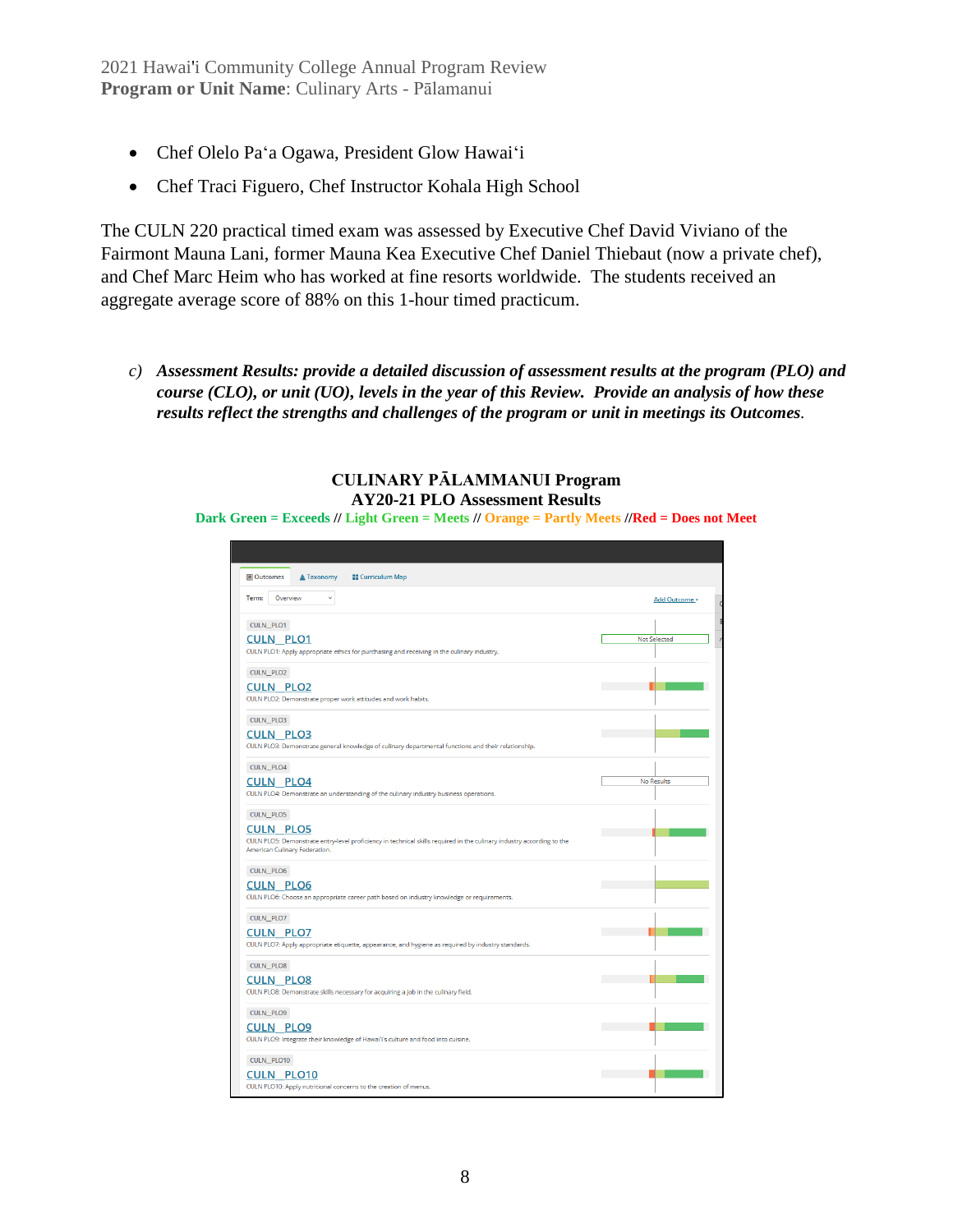### **Assessments results for CULN 133,Bistro Cookery, Initial Fall 2020:**

The culinary faculty assessed the students. All students in this course were assessed. Students are expected to perform at a B level (80 % or higher)

All students are assessed. See below for the scores that associate with the rubric and task for CLOs 1,2,4.

#### Results for this practicum:

| Student        | Knife           | Kitchen/Floor | <b>Hot Food</b> | Subtotal | Final    | Pass  |
|----------------|-----------------|---------------|-----------------|----------|----------|-------|
|                | Cutting/        | Evaluation    | Serving/Tasting | Sum of   | Score:   | Fail/ |
|                | <b>Butchery</b> | $Score(0-25)$ | Score $(0-50)$  | three    | Subtotal | Grade |
|                | $(0-25)$        |               |                 | Average  |          |       |
|                |                 |               |                 | Scores   |          |       |
|                | 83%             | 92%           | 89%             | 88       |          | P/B   |
|                | 84%             | 89%           | 90%             | 86.6     |          | P/B   |
| 3              | 80%             | 90%           | 91%             | 87       |          | P/B   |
| $\overline{4}$ | 78%             | 88%           | 79%             | 81.66    |          | P/B   |
| Average        | 81.25           | 89.75         | 87.25           | 85.81    |          | P/B   |
| score          |                 |               |                 |          |          |       |

#### **Assessments results for CULN 133,Bistro Cookery:**

The rubric assesses sanitation, butchery and boning skills, knife cuts, appearance, mise en place, culinary and cooking techniques, serving methods and presentations, portion size and nutritional balance, flavor taste texture and doneness, ingredient compatibility and time management.

Quantitative Analysis Practical of the final:

The students received an average score of 88.5 (89.75/87.25) on the cookery portion of this final and 81.25% on the knife cutting skills.

Narrative thoughts on results and my conclusion of students' success achieving the CLOs:

The students are performing their knife skills better since the last assessment and still need more time practicing knife skills. With proper techniques and more practice, the students will meet industry standards. I demonstrated the practical final and we practiced preparing Chicken Bercy two times prior to the students final. The students will be assessed by industry chefs next semester. The chefs will assess the students using the same rubric and practical final we just completed. The practice should properly prepare the students for this chef assessed final, and help ease their anxiety.

Quantitative Analysis of daily grooming and kitchen floor evaluation:

The students received an average score of 89.75% on the kitchen floor evaluation.

In lecture, students frequently work in teams and present solutions to the class. These repeated opportunities for public speaking help our students become successful in life. In addition, the program's academic resources address cultural inclusiveness and problem solving. Internet-based resources and books are used for research on countries, menus, and recipes.

Challenges:

We were unable to assess CLO #3 at this time, as our café was shut down due to the COVID Pandemic. We will be using the dining room rubric to assess this CLO in the future. CLO #3 Perform basic dining room service standards concurrent with cafes, bistros, and coffee shops.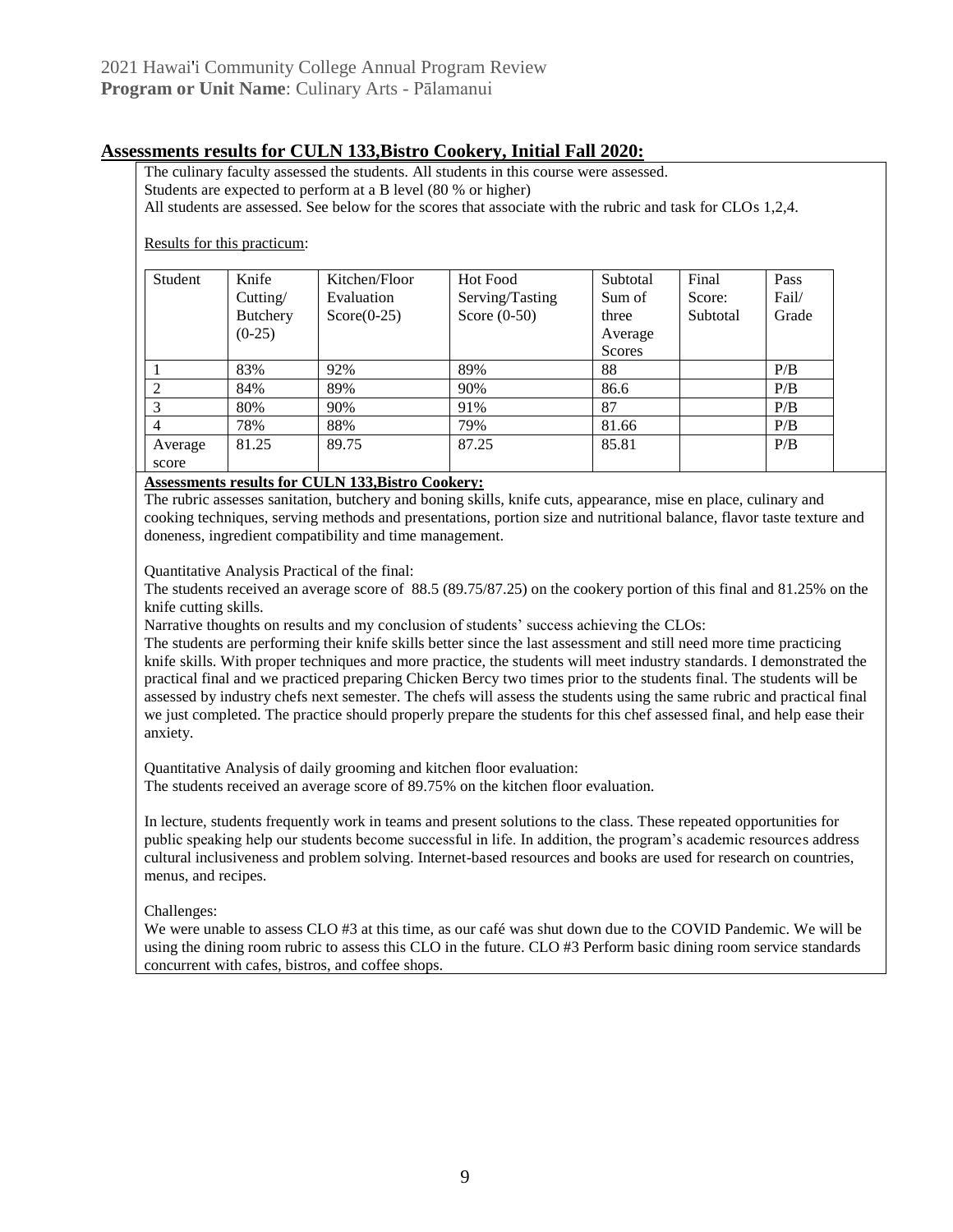#### **Assessments results for CULN 170, Food and beverage Purchasing, Initial Fall 2020:**

#### **Students: Final Practical**

1.student A-96 2.B-80 3.C-85 4. D-70 5. E-100 Average score: 86.2%

#### **Students: Purchasing Manual**

1.student A-50 2.B-80 3.C-67 4. D-67 5. E-87 Average score: 70.2 %

#### **Students: Yield Test**

1.student A-95 2.B-95 3.C-95 4. D-95 5. E-95

Average score for Yield Test: 95%

#### **Assessments results for CULN 170,Food and beverage Purchasing:**

CLO # 1: The rubric used to assess is the final practical kitchen floor cookery on CULN 120.

CLO #2: Purchasing manual evaluation is used on CLO #2.

CLO  $#3$ : The rubric used to assess CLO  $#3$  is the knife basic/condition rubric finals with the additional of the yield test rubric.

CLO #1 and CLO #3: Working with the students daily met the expected average.

CLO # 2: Unable to work with the student F2F resulted in low average.

CLO # 3: Each student was given three types of tomatoes (regular grade, premium and organic) and were able to complete the yield test by weighing the beginning and end, resulting in its edible yield and cost.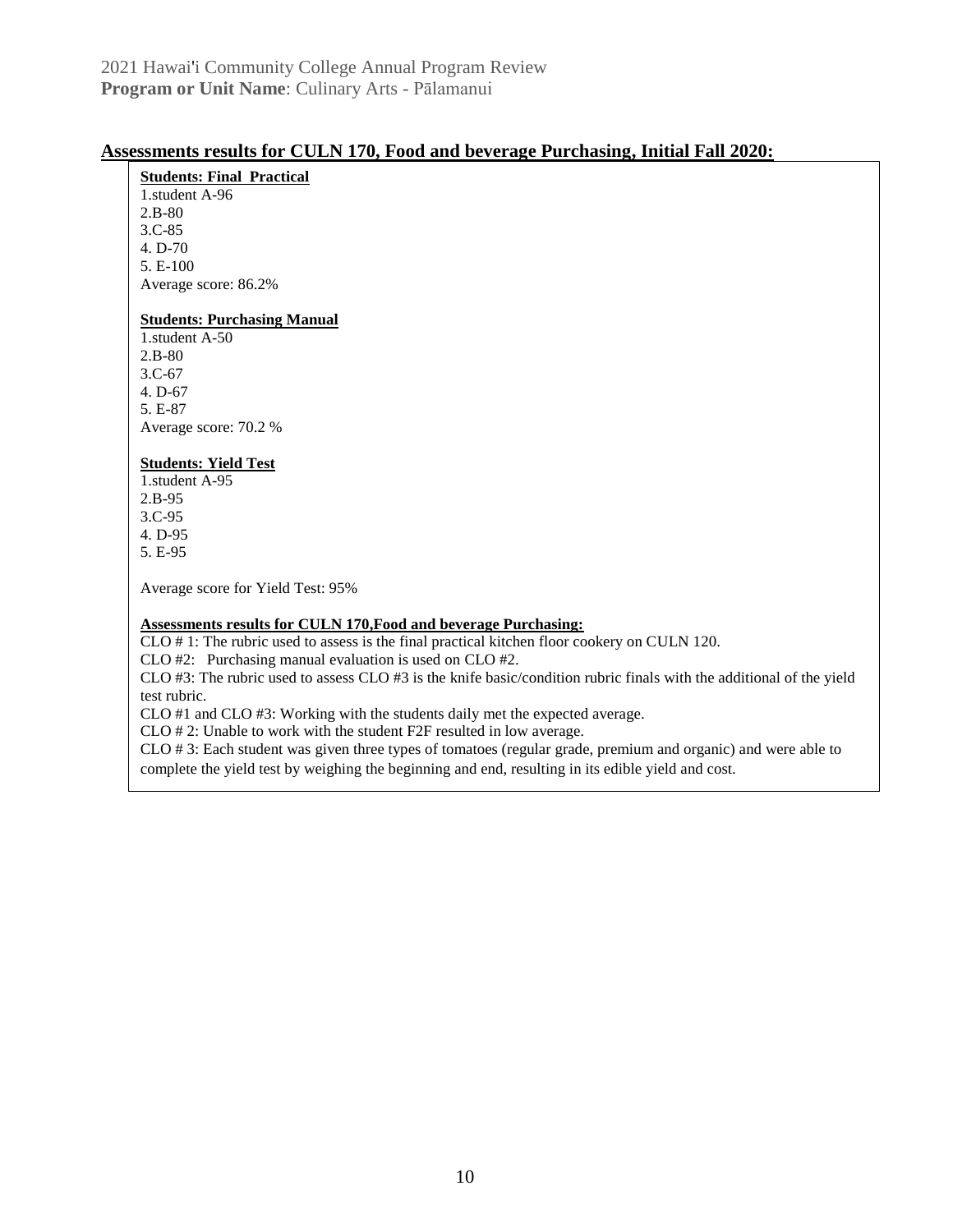#### **Assessments results for CULN 131, Short order Cookery, Initial Spring 2021:**

Students are expected to perform at a B level (85% or higher)

Result from practicum

#### **Students: Final Practical**

1.student A-95 2.B-87 3.C-75 Average score: 85.6 % **Students: Knife Skills** 1.student A-92 2.B-85

3.C-80 Average score: 85.6%

CLO # 1: The rubric used to assess is the CULN 131/140 Practical Cooking Exam.

CLO #2: The rubric used to assess is the CULN 131/140 Practical Cooking Exam.

CLO  $#3$ : The rubric used to assess CLO  $#3$  is the knife basic/condition rubric finals with the additional the equipment checkoff list.

CLO #4: The rubric used to assess CLO #4 is the Egg Benedict Rubric.

#### **Assessments results for CULN 131, Short order Cookery:**

CLO #1, #2, #3 and CO #4: Working with the students daily met the expected average of 85% or better. The students completed a trial practice set up and cooking prior to the final practical using their set up checklist, added more confidence individually and applied all CLOs #1, 2, and 3.

For CLO #4, the students did not experience the counter service format this semester on our café services and offered limited menu option due to COVID-19. However, the to-go café format increased their abilities on expediting orders, identifying and prepare a variety of foods in the short order dishes and customers service.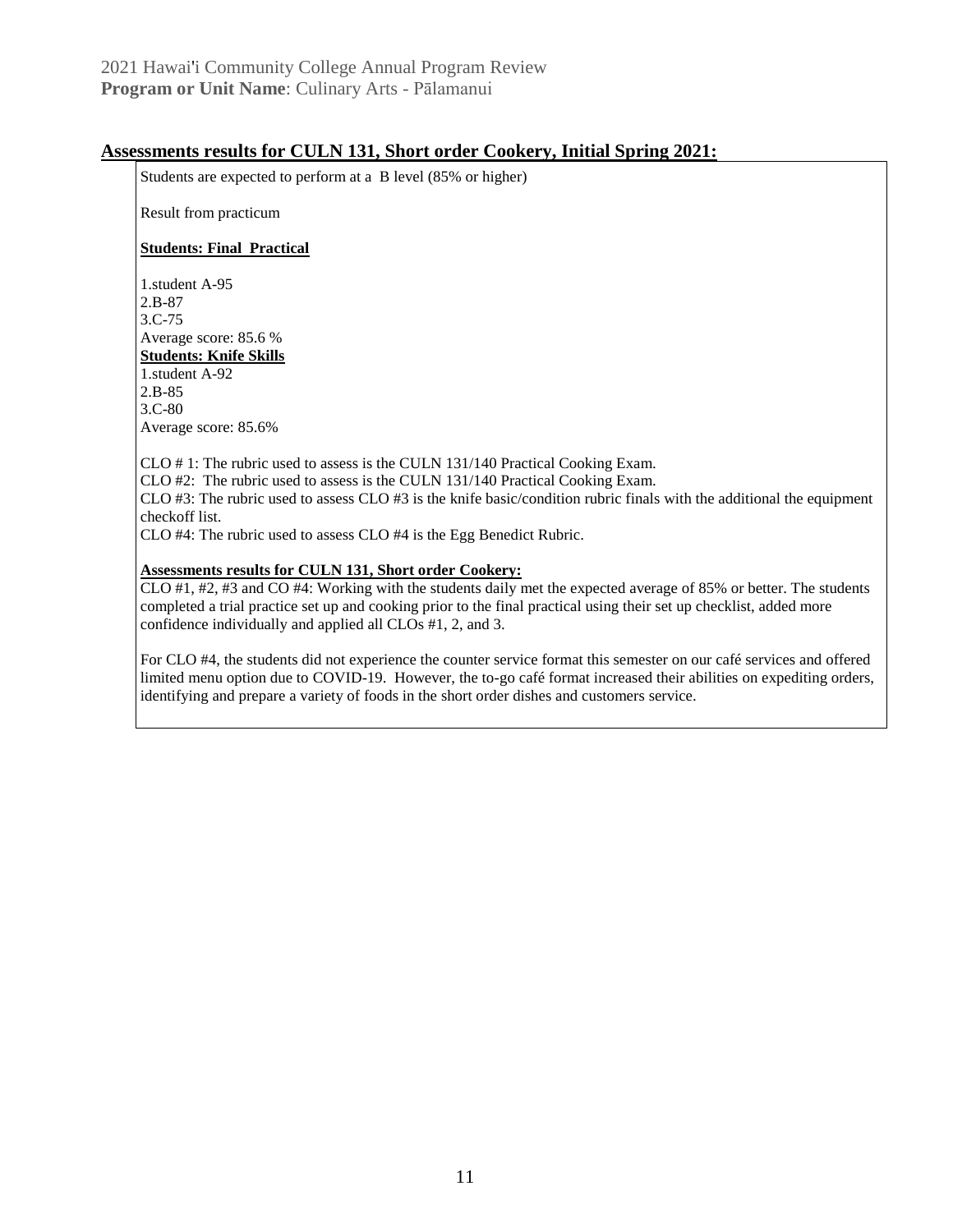### **Assessments results for CULN 140, Cold Food Pantry, Initial Spring 2021:**

Students are expected to perform at a B level (85% or higher) Result from practicum **Students: Final Practical**

1.student A-100 2.B-83 3.C-50 Average score: 77.7 %

CLO # 1: The rubric used to assess is the CULN 131/140 Practical Cooking Exam and Canape Rubric CLO #2, #3 and 4: The rubric used to assess is the CULN 131/140 Practical Cooking Exam.

#### **Assessments results for CULN 140, Cold Food Pantry:**

One student exceeded, one met, and one did not meet the expected average of 85% or better for CLO #1. For CLO #2 and #3, all three students exceeded the average of 85%. For CLO # 4, one exceeded and two met.

CLO #1, a student had difficulty in completing the task due to their challenge to recall the expectations required of the task. CLO #2, #3 and CLO #4: Working with the students daily met the expected average of 85% or better. For the average student, the rubric really shows their strengths and weakness.

We met the challenges of the additional daily responsibility of keeping us all safe distancing, sanitizing, masking and daily temps. Gloves are changed when we transition from handling proteins to produce or prepping, cooking to plating, becoming a natural habit we instilled in our students. Cleanups at the end of daily lab was equally shared between instructors and the students who all worked diligently to proudly keep our kitchens clean.

One major challenge was getting one student to be on time every day. Try as he might, he continued to be late throughout the semester, however, he made up doing extra work gardening, and producing some excellent products, like heritage tomatoes and chili peppers. He worked hard and diligently finished his assignments once he was in class.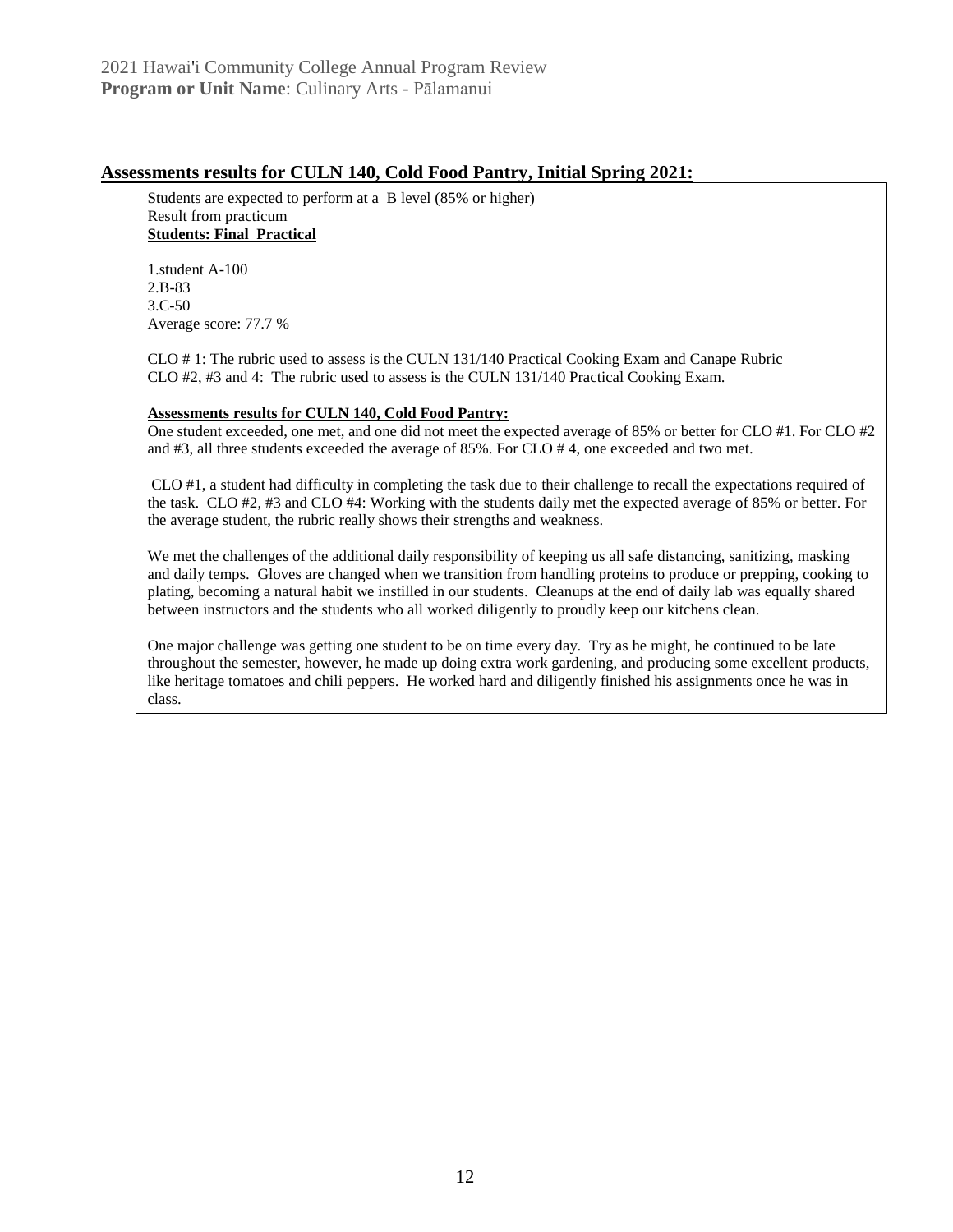#### **Assessments results for CULN 150, Fundamentals of Baking, Closing the Loop, Spring 2021:**

|                  | Cake   | Buttercream | Decoration | Food<br>Hand | Time   | Instructions | Total |
|------------------|--------|-------------|------------|--------------|--------|--------------|-------|
| Stu 1            | 15     | 19          | 13         | 8            |        | 8            | 68    |
| Stu 2            | 14     | 14          | 14         | 12           |        | 12           | 71    |
| Stu <sub>3</sub> | 19     | 19          | 14         | 13           | 8      | 13           | 86    |
| Stu 4            | 19     | 19          | 19         | 12           | 13     | 8            | 90    |
|                  | 83.75% | 88.75%      | 75.00%     | 86.54%       | 59.62% | 78.85%       | 78.75 |

#### **Assessments results for CULN 150, Fundamentals of Baking:**

The practical exam was to make a chiffon cake with buttercream frosting. This exam covers several basic baking skills, ingredient handling and scaling, proper cake mixing technique, product baking and judgement of doneness, sugar syrup cooking technique, basic cake assembly and basic cake decoration as well as food sanitation and safe equipment operation. The exam was separated into three sections: cake baking, frosting making, and cake assembly and decoration. Each section had specified time limits, and the students had staggered starts to ensure unobstructed access to ingredients and equipment. Each student was given a packet with detailed instructions, recipes and a weight chart. Some of the written instructions were given verbal overrides to test how well they follow verbal instructions.

The assessment was based off a rubric with six sections. Three sections were worth 20 points and three were worth 13 points, for a total of 100 points. The students were assessed based on the criteria in each section and the results were tallied. See attached rubric for details.

The strength of such an assessment is that the criteria for each section is clearly described in the rubric.

A challenge for such an assessment is that all food judging is subjective.

#### **Assessments results for CULN 220, Advanced Cookery, Initial Spring 2021:**

Chefs Daniel Thiebaut, Jean Marc Heim, and David Viviano assessed the practicum.

The culinary faculty assessed the students for their luncheon project.

Students are expected to perform at a B level (80 % or higher) All students were assessed.

See below for the scores that associate with the rubric and task for CLO 1,2,4,6.

Results for this practicum:

CULN 220 Practical Results assessed by industry chefs 2021

| Element       | Student #1 | Student #2 | Student #3 |
|---------------|------------|------------|------------|
| Uniform       | 95         | 95         | 95         |
| Sanitation    | 88         | 90         | 85         |
| Food Handling | 88         | 90         | 88         |
| Mise en Place | 90         | 90         | 85         |
| Execution     | 89         | 89         | 89         |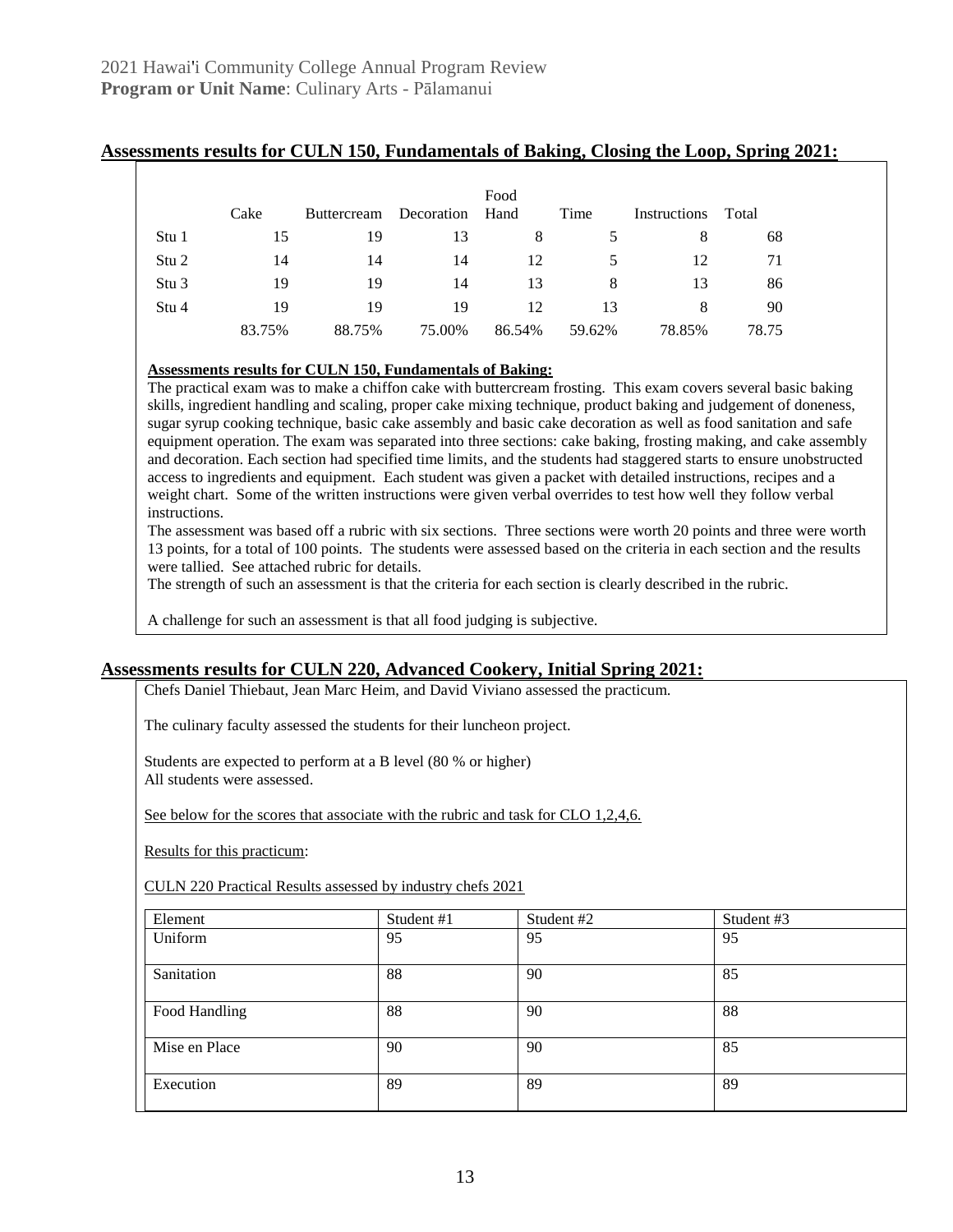### 2021 Hawai'i Community College Annual Program Review **Program or Unit Name**: Culinary Arts - Pālamanui

| Serving Methods                       | 90      | 90      | 89      |
|---------------------------------------|---------|---------|---------|
| Presentation                          | 93      | 90      | 85      |
| <b>Creativity and Time Management</b> | 85      | 90      | 90      |
| Protein                               | 85      | 90      | 70      |
| Starch                                | 75      | 90      | 75      |
| Sauce                                 | 92      | 90      | 85      |
| Green vegetable<br>Asparagus          | 89      | 90      | 89      |
| Vegetable<br><b>Glazed Carrots</b>    | 82      | 90      | 90      |
| Butchery                              | 90      | 89      | 90      |
| <b>TOTAL Points/14</b>                | 1231/88 | 1263/90 | 1205/86 |

Students are expected to perform at a B level (80 % or higher) All students are assessed.

See below for the scores that associate with the rubric and task for CLO 3,4,5,6 Results for this project: CULN 220 Luncheon Project Results assessed by faculty 2021

| Element                                | Student #1 | Student #2 | Student #3 |
|----------------------------------------|------------|------------|------------|
| Menu                                   | 9.7        | 9.6        | 9          |
| Recipes                                | 9.8        | 10         | 9.5        |
| Market Order                           | 9.2        | 9.5        | 9.5        |
| Production                             | 9.5        | 9          | 8.8        |
| Costing                                | 9.3        | 9.8        | $8.8\,$    |
| Flavor, Taste, Texture and<br>Doneness | 9          | 9.8        | 9.2        |
| Sanitation and Cleaning                | 9.5        | 9.2        | 9.5        |
| Summary-Reflection                     | 9.2        | 9          | 8          |
| Communication                          | 4.5        | 4.5        | 4.5        |
| Oral Presentation                      | 5          | 4.5        | 4.5        |
| Center piece and Guest table           | 4.8        | 4.9        | 4.8        |
| Complete Luncheon packet               | 4.8        | 4.9        | 4.5        |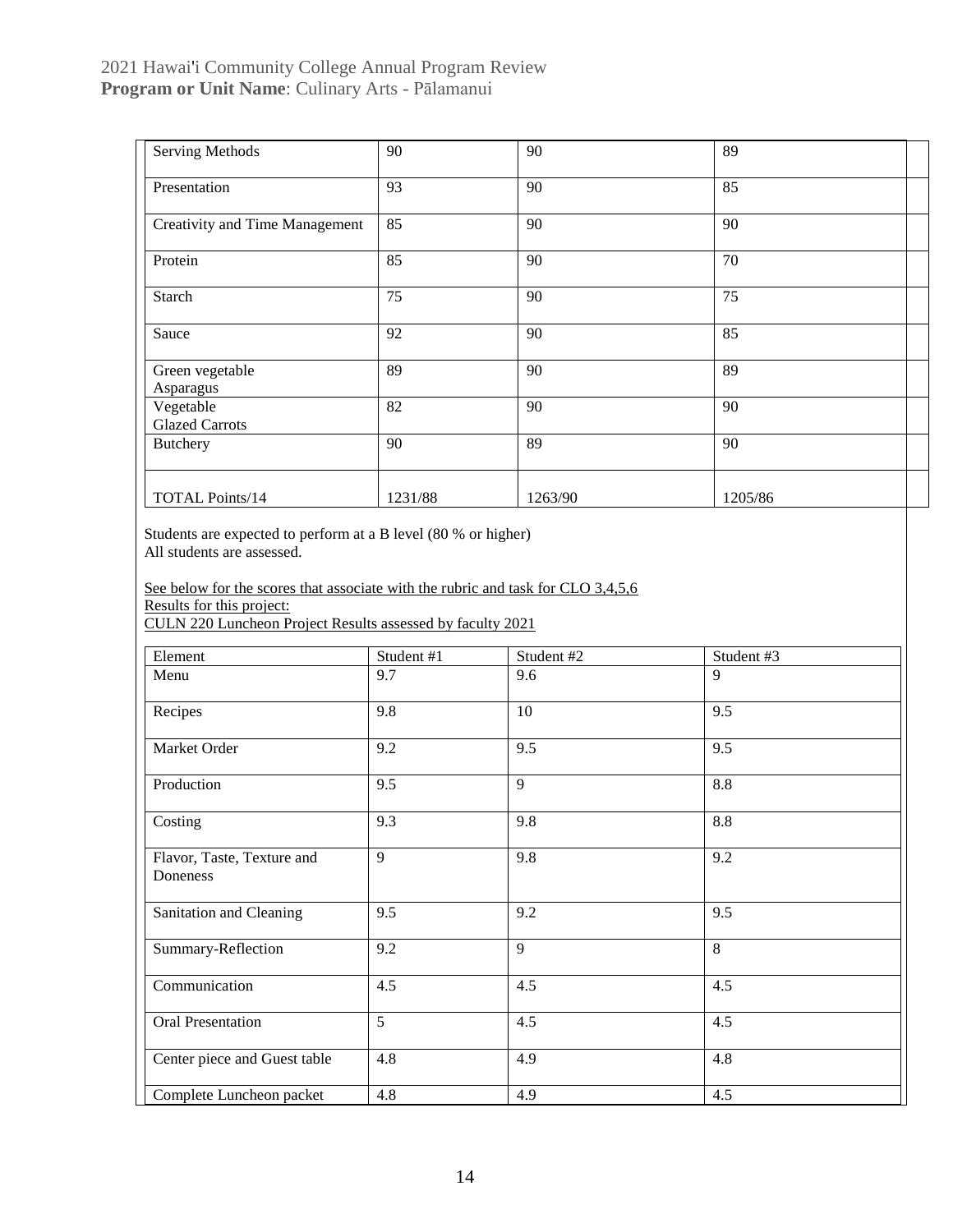| <b>TOTAL Points</b> | 94.3 | 94.7 | 90.6 |
|---------------------|------|------|------|
|                     |      |      |      |

#### **Assessments results for CULN 220, Advanced Cookery:**

The practical rubric assesses student uniform, sanitation, food handling, mise en place, execution, serving methods, presentation, creativity, time management, protein, starch, sauce, green vegetable cookery, vegetable cookery, butchery and boning skills.

This practical timed exam was assessed by Executive Chef David Viviano (Fairmont Mauna Lani), former Mauna Kea Executive Chef Daniel Thiebaut (private chef), and Chef Marc Heim (fine resorts worldwide). The students received an average score of 88% on this 1-hour timed practicum.

Narrative thoughts on results and my conclusion of students' success achieving the 1,2,4,6 practical exam CLOs: I believe that the prior demonstrations and practice enabled my students to achieve a successful outcome. The practice also helped my students feel mostly at ease being evaluated by industry professionals.

The chef judges shared their personal experiences with the students. This opportunity will benefit the students in their future careers out there and hopefully create a lasting memory of this program. The chef judges also explained the many little details one must accomplish to execute an outstanding dish and be successful in the culinary world.

Narrative thoughts on results and my conclusion of students' success achieving the 3,4,5,6 luncheon project CLOs:

The kitchen manager's job rotates weekly, giving all students the opportunity to take responsibility for food preparation, menu planning, ordering food supplies, and leading a team of classmates to produce fine-dining luncheons. The students develop competence in communication by performing oral presentations for instructors and peers. They describe their menu creations weekly to our luncheon guests. Serving guests helps the quieter students overcome their fears. Written self-reflections are also evaluated and assessed with the luncheon-project rubrics. In lecture classes, students frequently work in teams and present solutions to the class. These repeated opportunities for public speaking help our students become successful in life. In addition, the program's academic resources address cultural inclusiveness and problem solving. Internet-based resources and books are used for research on countries, menus and recipes. This process helps students cultivate critical-thinking skills that will be needed in their culinary careers.

Students are asked to put theory into practice as they develop their luncheon menus, complete the costing, and organize the production with their team of classmates in the kitchen. Students have the opportunity to experience each position, from kitchen manager to dishwasher, as the schedule of luncheons plays out during the semester.

Student menus are created from the available food on our island and aim to incorporate at least 80 percent of fruits, vegetables, proteins and starches from Hawaiʻi Island.

Balancing the coursework between instruction and production is a critical element for the students' success. In my opinion, this is best done by understanding the students, projects, and events annually, and then determining the best action plan for the group. It takes many hours of practice to teach and learn proper culinary skills. The goal of this capstone course is to ensure this craft is in the students' hands when they leave us.

See the attached CULN 220, 2021 practical rubric, luncheon rubrics, pictures, and luncheon menu for details.

#### **Assessments results for CULN 240,Garde Manger:**

The following chefs assessed the Kona Classic practical competition:

- Chef David Chiddo, renowned Tokyo restaurant operator and food and beverage consultant
- Chef Olelo Pa'a Ogawa, President Glow Hawaiʻi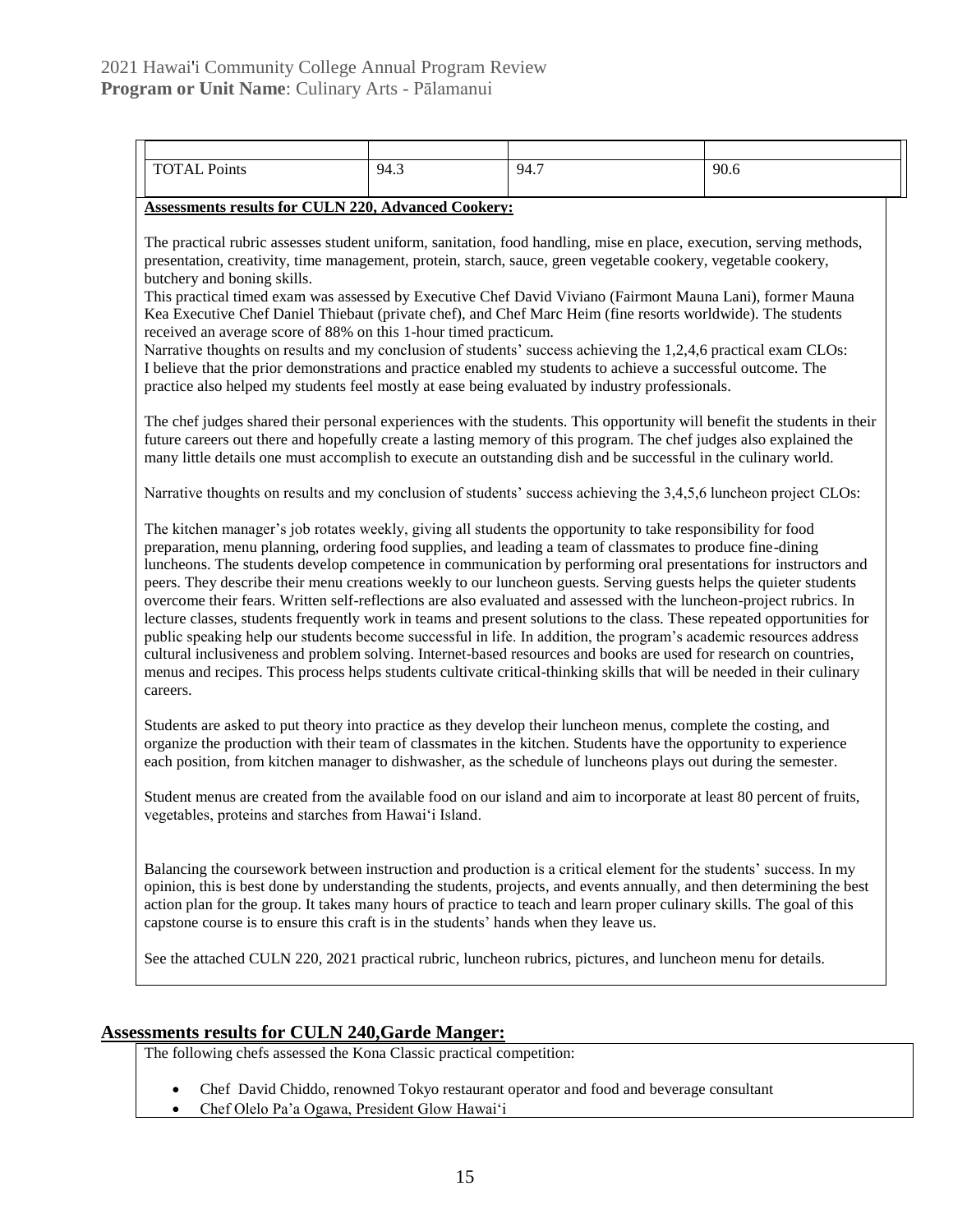#### • Chef Traci Figuero, Chef Instructor Kohala High School

The culinary faculty assessed the students using the farce rubric.

Students are expected to perform at a B level (80 % or higher) All students are assessed. See below for the scores that associate with the rubric and task for CLO 1,2,4. Results for this practicum:

| Element                          | Student #1          | Student #2               | Student #3    |
|----------------------------------|---------------------|--------------------------|---------------|
| Presentation, General Impression | 8                   | 10                       | 8             |
|                                  |                     |                          |               |
|                                  |                     |                          |               |
|                                  | Judges scores 8,8,8 | Judges scores $10,10,10$ | Judges scores |
|                                  |                     |                          | 8,8,8         |
| Composition                      | 8                   | 10                       | 8             |
|                                  |                     |                          |               |
|                                  | Judges scores 8,8,8 | Judges scores            | Judges scores |
|                                  |                     | 10,10,10                 | 8,8,8         |
| <b>Correct Preparation</b>       | 9                   | 10                       | 8.5           |
|                                  |                     |                          |               |
|                                  | Judges scores 9,9,8 | Judges scores            | Judges scores |
|                                  |                     | 10,10,10                 | 8,9,8         |
| Serving                          | 8                   | 10                       | $\mathbf{Q}$  |
|                                  |                     |                          |               |
|                                  | Judges scores 8,8,8 | Judges scores            | Judges scores |
|                                  |                     | 10,10,10                 | 9,9,8         |
| Total maximum points: 40         | 33/82%              | 40/100%                  | 33.5/84%      |
|                                  |                     |                          |               |

Below are a few evaluation notes from the judges:

Student #1

- The beef was perfectly cooked
- Nice menu
- Suggest adding nuts to the appetizer and the beets bled into the goat cheese

#### Student #2

- Superior work
- Story excellent
- Precision work

#### Student #3

- Great crackers on the salad
- Nice squid ink pasta and texture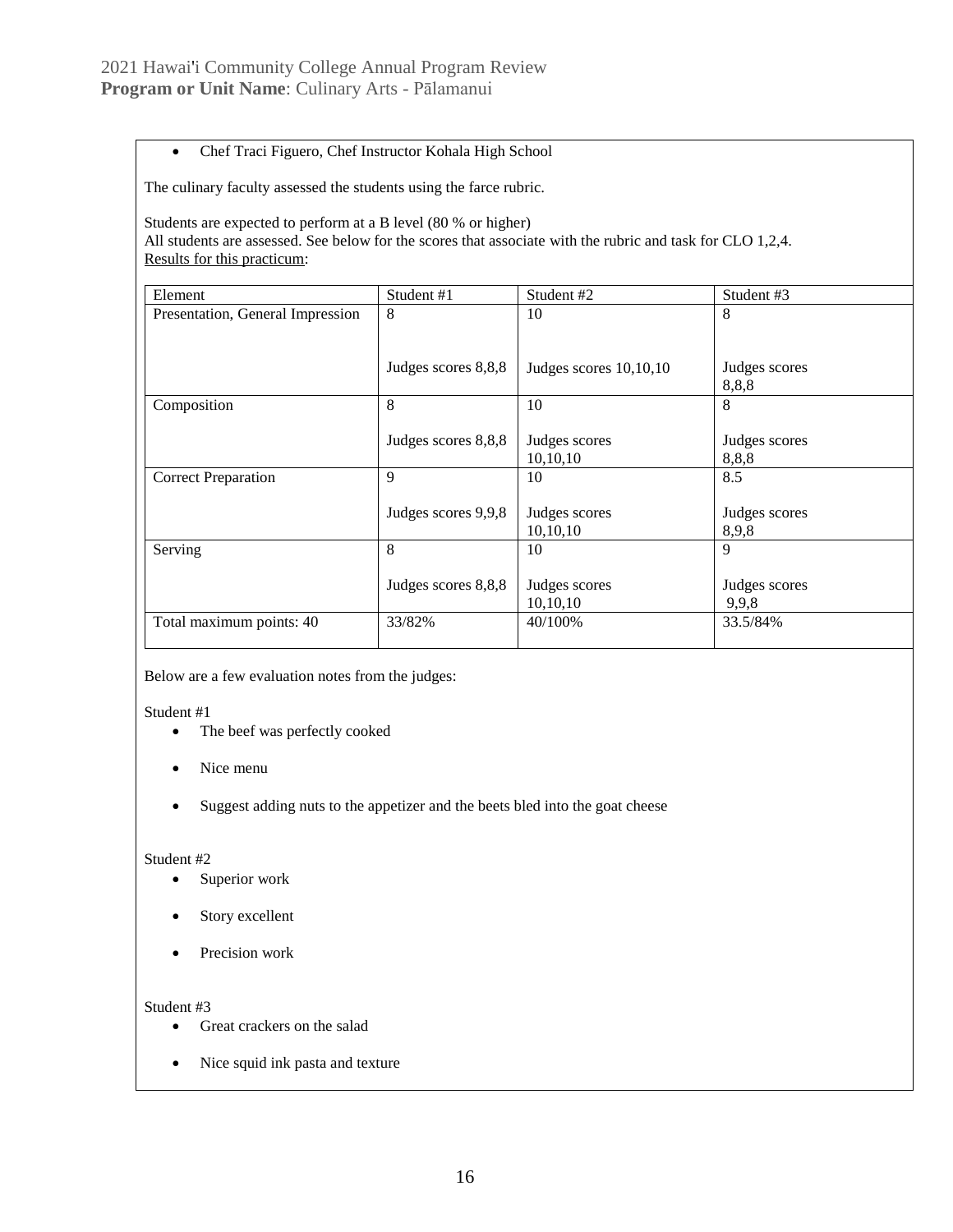#### Ponzu caviar is a great touch

The judges spent time with the students sharing their thoughts and their life stories. This experience should create a lifetime lasting memory for the students, as it did for me. I was very pleased with all the students' displays and efforts.

#### **Assessments results for CULN 240, Garde Manger:**

The Kona Classic rubric evaluates a salon food competition judged by industry chefs. The students are evaluated by presentation, composition, correct preparation and serving.

#### **Quantitative Analysis Practical of the final**:

The students received an average score of 89% (82, 100, 84) on this practicum.

#### **Narrative thoughts on results and my conclusion of students' success achieving the CLOs:**

The students compete annually at an event called the Hilo Classic. This competition is the assessment for this course, CULN 240 Garde Manger. The Hilo Classic was cancelled this year due to the COVID pandemic. This prompted me to ask some questions and deliver some solutions.

How can the students demonstrate the skills necessary for this course without the Hilo Classic competition?

Should these students have the same opportunity as pre-COVID students? **YES!**

This year we held the first annual Kona Classic event at the Pālamanui campus.

The organizing, practice, and preparation helped the students create wonderful menus and presentations.

#### **Challenges:**

It is difficult to explain the urgency one needs to formulate and execute a proper plan of action.

See the attached CULN 240, 2021 Kona Classic rubric and the forcemeat rubric for details.

*d) Changes that have been made as a result of the assessment results: instructional programs must provide a discussion of changes made as a result of the analysis of assessment results, e.g., to curriculum, instruction, development of student learning opportunities, faculty professional development activities, assessment strategies, etc.; non-instructional units must provide a discussion of changes made as a result of the analysis of assessment results, e.g., to services, operations, personnel training, assessment strategies, etc.*

| Course          | Changes that have been made as a result of assessment results                  |
|-----------------|--------------------------------------------------------------------------------|
| <b>CULN 133</b> | We will implement and assess CLO #3 the next time this course is taught using  |
|                 | the dining rubric attached.                                                    |
|                 | We will give students more time practicing proper knife skills. The students   |
|                 | will be assessed by industry chefs next semester using the same rubric and     |
|                 | practical final as used in this course.                                        |
|                 | CLO #1: At West Hawai'i culinary, students are evaluated by rubric CULN        |
| <b>CULN 170</b> | 120 Practical Cooking Exam at the end of semester managing all storage, of     |
|                 | foods and supplies in a small storeroom, reach-in and walk-in freezers. We are |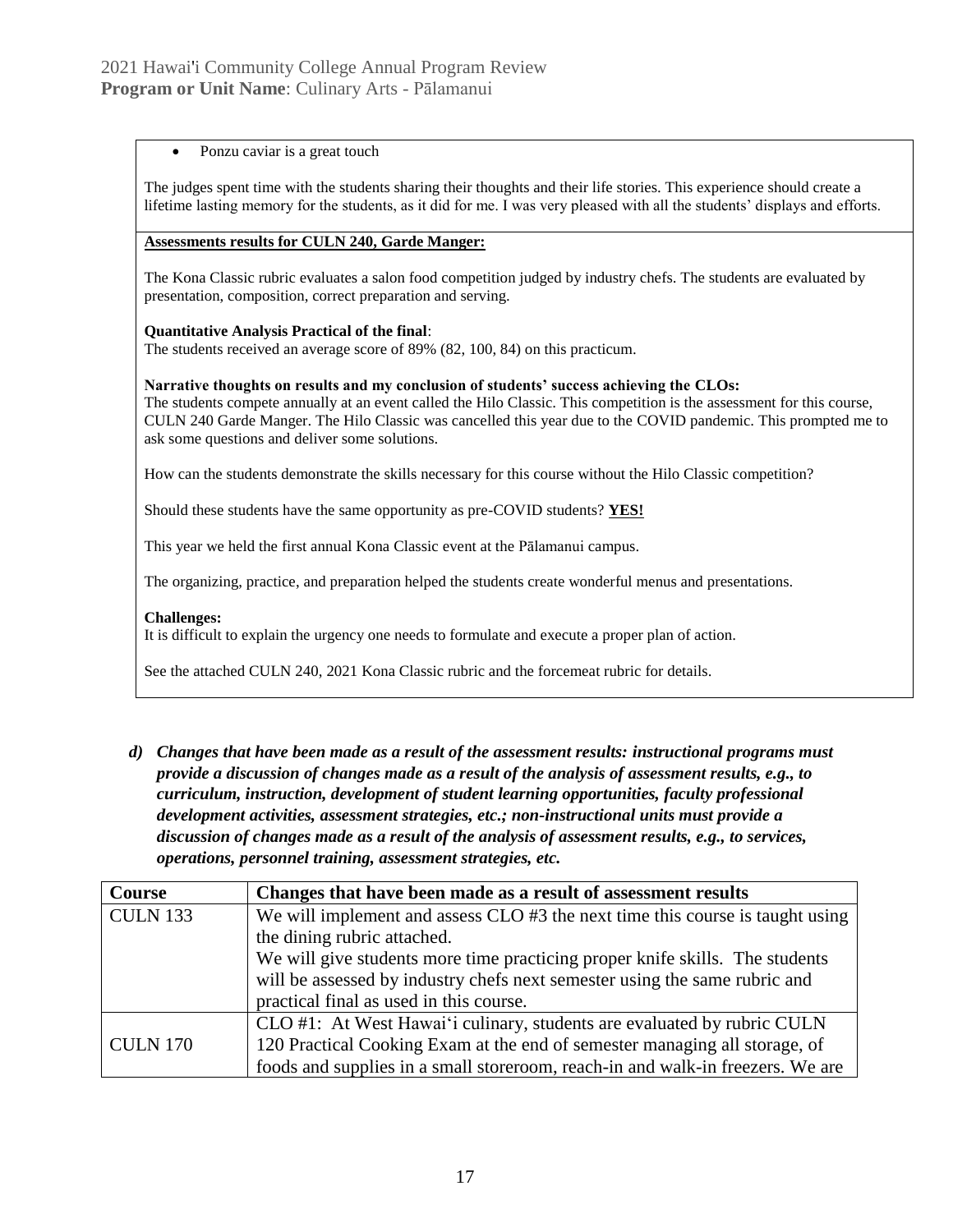|                 | in a process of revising an order and receiving rubric for CULN 170 which         |
|-----------------|-----------------------------------------------------------------------------------|
|                 | will be implemented in the Fall 2021 semester.                                    |
|                 | CLO #2: To improve student understanding of the ordering and delivery             |
|                 | system the CULN 170 instructions will include a daily inventory of menu           |
|                 | items necessary for preparation to sell in our café; to complete the cycle of     |
|                 | inventory, order, and receive/log to inventory.                                   |
|                 | CLO #3: We revised the Yield Testing rubric to standardize it.                    |
|                 | CLO #1 and #2, #3: Used the Practical Finals/Kitchen Lab Cookery Rubric           |
| <b>CULN 131</b> | more often during the semester.                                                   |
|                 | CLO #4: To continue to have the students to prepare/cook the dishes numerous      |
|                 | times comfortably and to increase their self-confidence to cook/prepare the       |
|                 | items to the expectation.                                                         |
|                 | $CLO$ #1, #2, #3 and #4: To continue to use rubrics for assessment and to refer   |
| <b>CULN 140</b> | during the semester                                                               |
| <b>CULN 150</b> | Re-write some of the instructions to be clearer.                                  |
|                 | Stress time management more as that was where a large number of points were       |
|                 | lost.                                                                             |
| <b>CULN 220</b> | We will continue to demonstrate and provide time, practice and materials to       |
|                 | help students prepare for this industry-assessed practicum. More time is          |
|                 | needed in the beginning of the semester to teach the skills that are required for |
|                 | the luncheon project. Analyzing student feedback helps me determine how to        |
|                 | improve content and delivery methodology each semester.                           |
|                 |                                                                                   |
|                 | We will change the placement of the grading criterion for the luncheon project    |
|                 | next semester. We will start the grading criteria with exceeding and end with     |
|                 | does not meet to align with the practical rubric.                                 |
| <b>CULN 240</b> | Evaluate the planning process, correct and adjust as needed.                      |
|                 |                                                                                   |

# **4. Action Plan**

*Based on findings in Parts 1-3, develop an action plan for your program or unit from now until your next Review, or as appropriate, update the action plan provided in your last Comprehensive Review. Be sure to focus on areas to improve as identified in ARPD data or unit-developed measures, the results of assessments of student learning or unit/service outcomes, and results of survey and other data used to assess your program or unit.*

*This action plan must include an analysis of progress in achieving previous planned improvements including the results of the prior Comprehensive Review's action plan(s). Discuss how the goals identified in that prior action plan were met and the impact on the program or unit; or, if not met, discuss why and the impact on the program or unit, and whether those goals are being carried over to the current action plan.* 

*This action plan should include specific recommendations for improvement(s) or planned program or unit action(s) that will guide your program/unit through to the next program/unit Review cycle. The plan must include details of measurable outcomes, benchmarks and timelines.*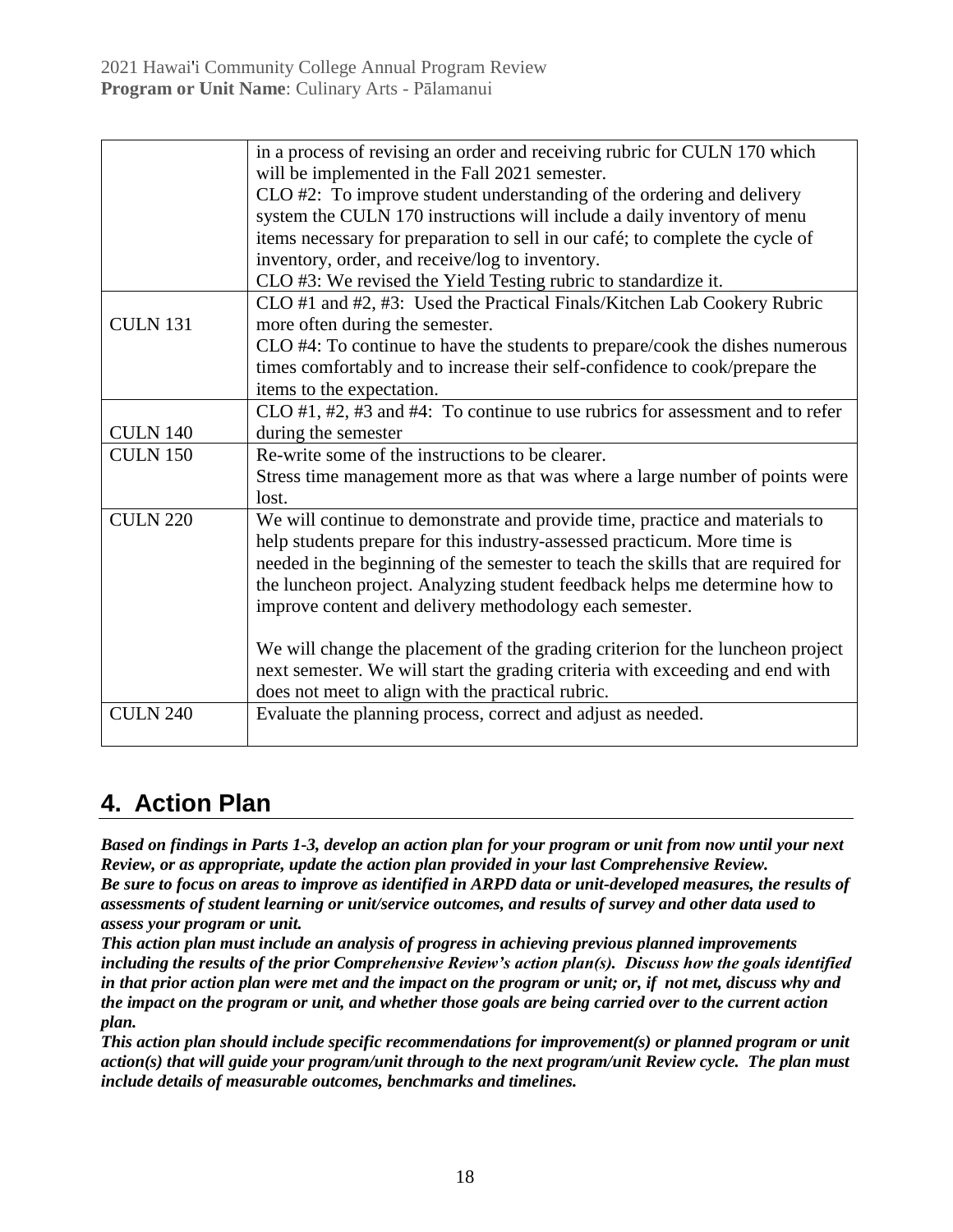*\* CTE programs must include specific action plans for any Perkins Core Indicator for which the program did not meet the performance level.*

*Specify how the action plan aligns with the College's Mission and Strategic Plan. Include a discussion of how implementing this action plan will contribute to the College achieving the goals of the Strategic Plan. [https://Hawaiʻi.Hawaiʻi.edu/sites/default/files/assets/docs/strategic-plan/hawcc-strategic-directions-2015-](https://hawaii.hawaii.edu/sites/default/files/assets/docs/strategic-plan/hawcc-strategic-directions-2015-2021.pdf) [2021.pdf](https://hawaii.hawaii.edu/sites/default/files/assets/docs/strategic-plan/hawcc-strategic-directions-2015-2021.pdf)*

*Be sure to list resources that will be required, if any, in section 5 below. \*The action plan may be amended based on new initiatives, updated data, or unforeseen external factors between now and the next Comprehensive Review.*

The COVID pandemic has caused our program to become more flexible and adaptable. Below is our plan of action through this difficult time.

- 1. Protecting students and instructors by practicing COVID-19 CDC guidelines (daily temperature assessment, cleaning hands often, mask wearing, social distancing, cleaning and sanitizing all high-touch surfaces often).
- 2. All lecture classes are taught online.
- 3. We are committed to providing the same level of instruction as the pre-COVID years.
- 4. Utilize foundation accounts to supplement budget as food sales projections decrease (food sales provide revenue for needed instructional supplies).
- 5. Integrate more technology and innovations into daily lesson plans.
- 6. Research various ordering and payment apps that work with the UH system.

Because of the COVID pandemic our campus was mostly closed to students, and dining guests were not permitted on campus. We are anticipating dismal luncheon sales for August 2020 through May 2021.

The food sales profits from our revolving account are used to purchase operational food supplies and offset potential negative instructional account budgets annually.

How can we provide the needed instructional supplies without the sales from operating our outlets? How can we teach real world production skills without operating our café and pre-fixe luncheon program? How can the students apply the necessary program learning outcomes?

Below is the strategy we created and implemented:

- 1. We utilized our foundation accounts to offset projected sales used to fund instruction and equipment repair.
- 2. We continued with the pay-in-advance drive-up to-go-menu for our café service.
- 3. We adjusted the delivery method for our pre-fixe luncheon, while adhering to the same strong rubric and standards.

The pre-fixe luncheon kitchen manager's job rotates weekly, giving all students the opportunity to take responsibility for food preparation, menu planning, ordering food supplies, and leading a team of classmates to produce fine-dining luncheons. The students develop competence in communication by performing oral presentations for instructors and peers. They describe their menu creations weekly to the CULN 160v dining class, and our luncheon guests. Serving guests helps the quieter students overcome their fears. Written guests' comments and self-reflections are also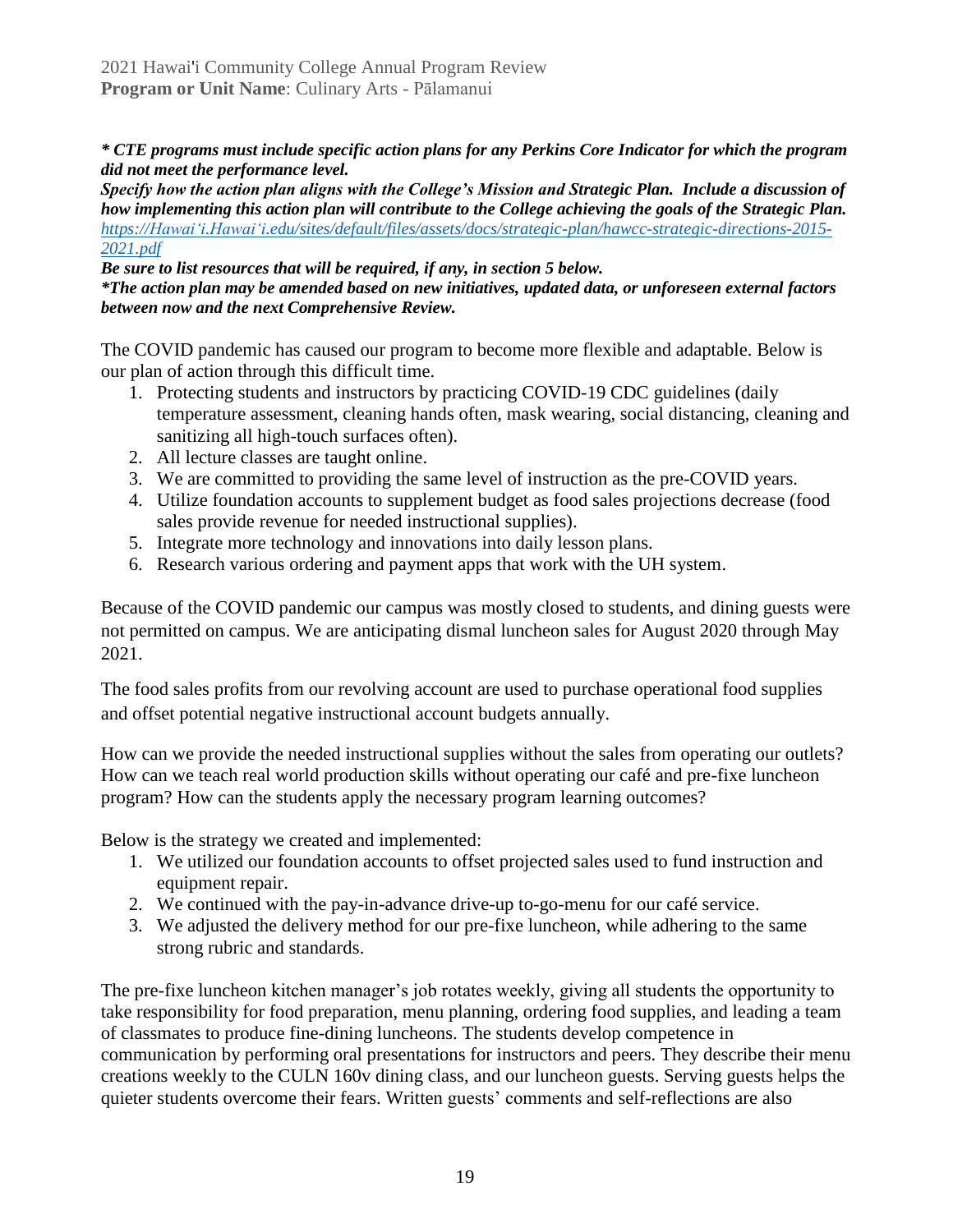evaluated and discussed with both groups (CULN 160V and CULN 133) at the conclusion of each luncheon.

Some of the COVID adjusted pre-fixe luncheon project criterion noted below:

- The students performed their dining and cooking competencies, and the students and instructors became the dining guests.
- We created two dining services for each student luncheon, inclusive of both the front and back of the house teams.
- We utilized the bake shop as the dining room using social distancing COVID protocols.
- The first team served half the group and the second team served the other half.
- At the conclusion of the luncheon, all the students evaluated (both written and verbally) the food and service at our post recap meeting.

The students in the 160v and CULN 133 classes all thoroughly enjoyed the modified luncheon project this semester. The CULN 160v students thought it would be a good idea to include this new delivery method in the future. The students feel this "practice" would help them have a smooth transition to serving our paying guest. We will incorporate this training exercise into our future curriculum activities.

The action plan for the HCC-Pālamanui Culinary Program when COVID is no longer a threat includes:

- 1. The creation of an outdoor learning and dining center. The outdoor learning and dining area are on track for completion by Fall 2022.
- **2.** Establish composting, fruit and vegetable gardens on campus.
- 3. Increase our culinary enrollment.
- 4. Assess the needs for an evening culinary program, once demand increases.
- 5. Researching various ordering and payment apps that work with the UH business system.

# **Alignment of Action Plan to the College's Strategic Plan:**

HGI ActionStrategy1: Strengthen the pipeline from K–12 to the university to improve college readiness and increase college attendance.

# **Aligns to HCC-Pālamanui Culinary Program action plan 2 & 3**

HGI ActionStrategy2:

Implement structural improvements that promote persistence to attain a degree and timely completion.

# **Aligns to HCC-Pālamanui Culinary Program action plan 1**

HGI Action Strategy 3:

Anticipate and align curricula with community and workforce needs. **Aligns to HCC-Pālamanui Culinary Program action plan 3**

HI2 Action Strategy 3:

Continue to support programs that suit Hawai'i Island's location and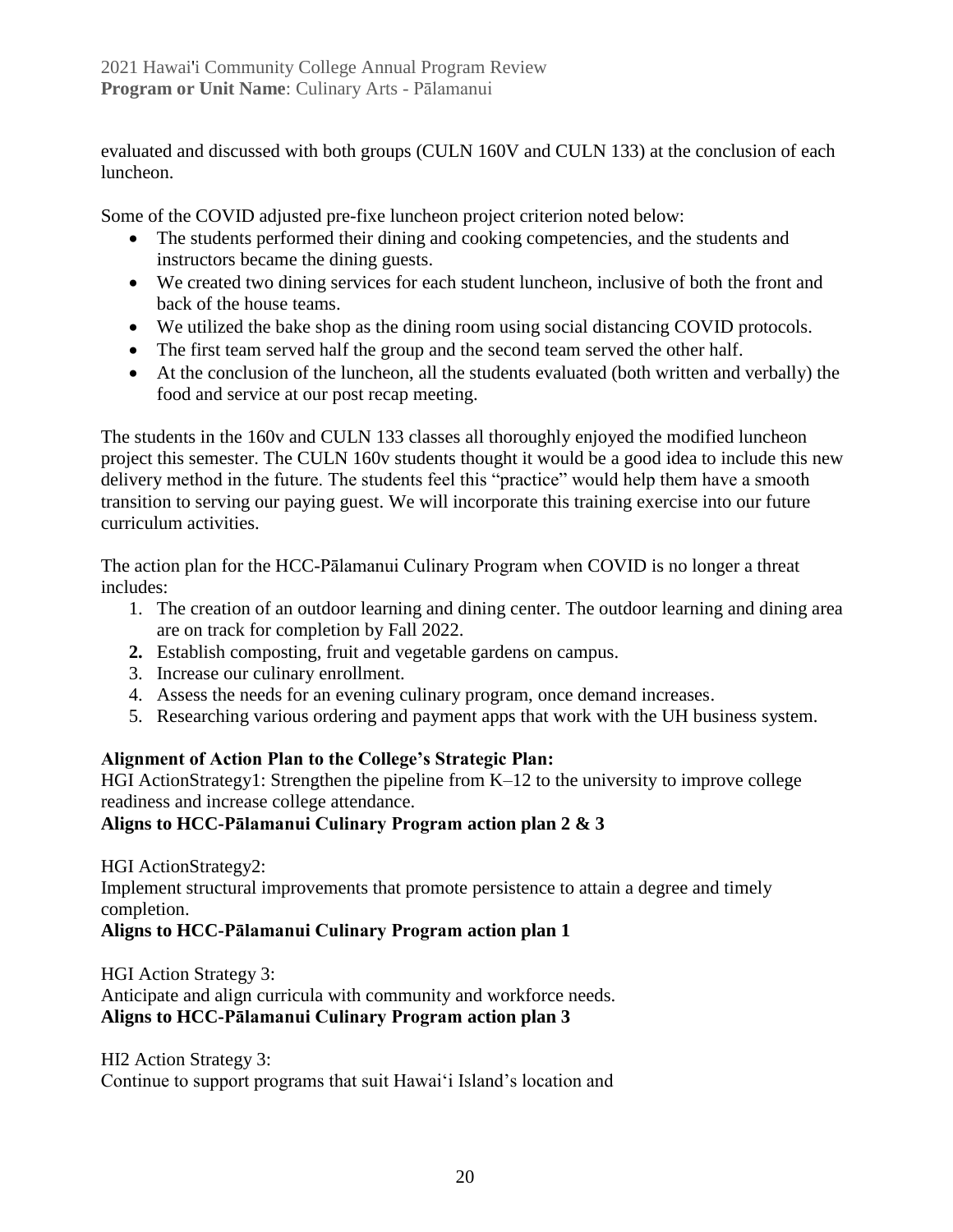2021 Hawai'i Community College Annual Program Review **Program or Unit Name**: Culinary Arts - Pālamanui

environment as well as address critical gaps.

• Sustainable agriculture

# **Aligns to HCC-Pālamanui Culinary Program action plan 2**

21CFActionStrategy2:

Improve the sustainability and resource conservation of the built environment including facilities and grounds by reducing energy consumption, greenhouse gas production, water use, and waste production

# **Aligns to HCC-Pālamanui Culinary Program action plan 2**

21CFAction Strategy 1: Adopt model policies and practices for development and management of UH buildings and

campuses

# **Aligns to HCC-Pālamanui Culinary Program action plan 1**

HPMS Action Strategy 4:

UH will be a global leader in the integration of sustainability in its teaching, research, operations, and service. The university must embrace both indigenous practitioners and global experts to advance Hawai'i's stewardship and use of energy, food, water, land, and sea for the well-being of the State and the world

# **Aligns to HCC-Pālamanui Culinary Program action plan 2**

Our public marketing efforts support what we do to increase enrollment, including the video linked below that features the Culinary Arts program at Pālamanui and the article linked below, which documents our students progress and the range of job and educational opportunities open to them after they complete our program:

<https://vimeo.com/347577684>

[https://www.westHawaiʻitoday.com/2019/03/12/features/the-palamanui-palate-culinary-arts](https://www.westhawaiitoday.com/2019/03/12/features/the-palamanui-palate-culinary-arts-alumna-earning-her-masters-degree-plans-to-become-registered-dietitian/)[alumna-earning-her-masters-degree-plans-to-become-registered-dietitian/](https://www.westhawaiitoday.com/2019/03/12/features/the-palamanui-palate-culinary-arts-alumna-earning-her-masters-degree-plans-to-become-registered-dietitian/)

<https://youtu.be/sAsLqaIqfwQ>

# **5. Resource Implications - \* ONE-TIME BUDGET REQUESTS ONLY \***

**Detail any ONE-TIME resource requests that are not included in your regular program or unit operating "B" budget, including reallocation of existing resources (physical, human, financial).**

**\*Note that CTE programs seeking future funding via UHCC System Perkins proposals must reference their ARPD Section 4. Action Plan and this ARPD Section 5. Resource Implications to be eligible for funding**.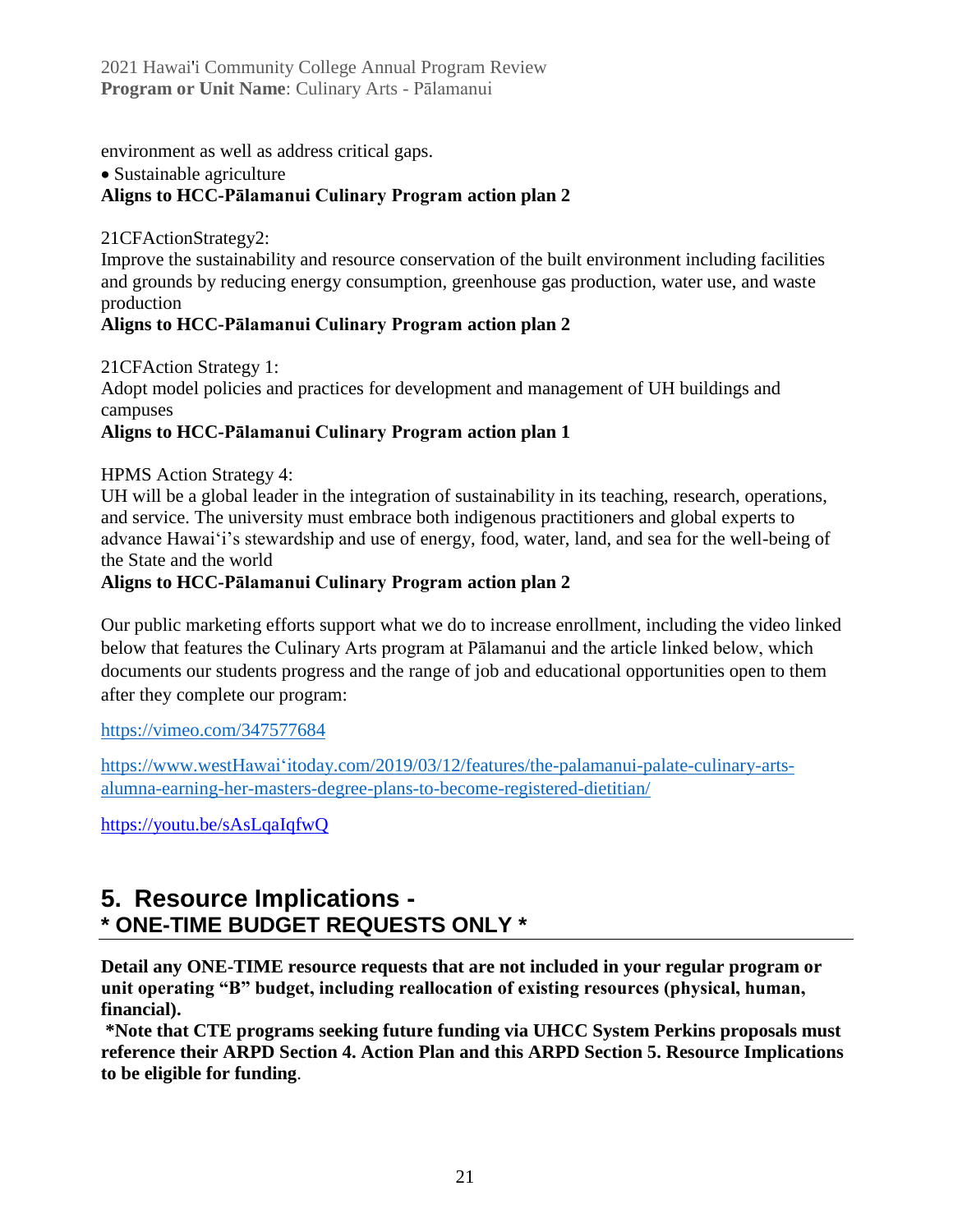# ☐**I am NOT requesting additional ONE-TIME resources for my program/unit.**

# ☐X **I AM requesting additional ONE-TIME resource(s) for my program/unit. Total number of items being requested: \_\_1\_\_(4 items max.)**

\*For each item requested, make sure you have gathered the following required information and all relevant documentation before you upload this Review; you will submit all information and attachments for your **Resource Request** as part of your Review document submission via the

Hawaiʻi CC - [Program & Unit Review Submission portal](https://hawaii.kualibuild.com/app/builder/#/app/60ef56c477b0f470999bb6e5/run) [https://Hawaiʻi.kualibuild.com/app/builder/#/app/60ef56c477b0f470999bb6e5/run](https://hawaii.kualibuild.com/app/builder/#/app/60ef56c477b0f470999bb6e5/run)

- $\checkmark$  Item Description
- $\checkmark$  Justification
- $\checkmark$  Priority Criteria (must meet at least one of the following):
	- 1. Ensure compliance with mandates and requirements such as laws and regulations, executive orders, board mandates, agreements and contracts and accreditation requirements.
	- 2. Address and/or mitigate issues of liability, including ensuring the health, safety and security of our Kauhale.
	- 3. Expand our commitment to serving all segments of our Hawaiʻi Island community through Pālamanui and satellite centers
	- 4. Address aging infrastructure.
	- 5. Continue efforts to promote integrated student support in closing educational gaps.
	- 6. Leverage resources, investments with returns, or scaling opportunities
	- 7. Promote professional development.

| <b>Category-Specific Information</b> |                                                  |                                                      |                                                                                                       |                                                                          |
|--------------------------------------|--------------------------------------------------|------------------------------------------------------|-------------------------------------------------------------------------------------------------------|--------------------------------------------------------------------------|
| <b>Personnel Resource</b>            | <b>Estimated Date</b><br>Needed<br>January, 2022 | FTE; Position<br>Type; Position<br><b>Title: APT</b> | <b>Estimated Salary</b><br>\$20 X 10 hours<br>$WK = 200$<br>\$800 per mo.,<br>\$4,000 per<br>semester | Was an Existing<br>Position Abolished?<br><b>YES</b><br>Position #77175T |
|                                      |                                                  |                                                      |                                                                                                       |                                                                          |

With the economic downturn associated with COVID and the temporary elimination of the APT position, there is no one hired to perform the sales, accounting, ordering, facility maintenance, and laboratory assistant duties. Prior to COVID, this position was scheduled for 20 hours per week to perform the job duties. We are requesting 10 hours per week.